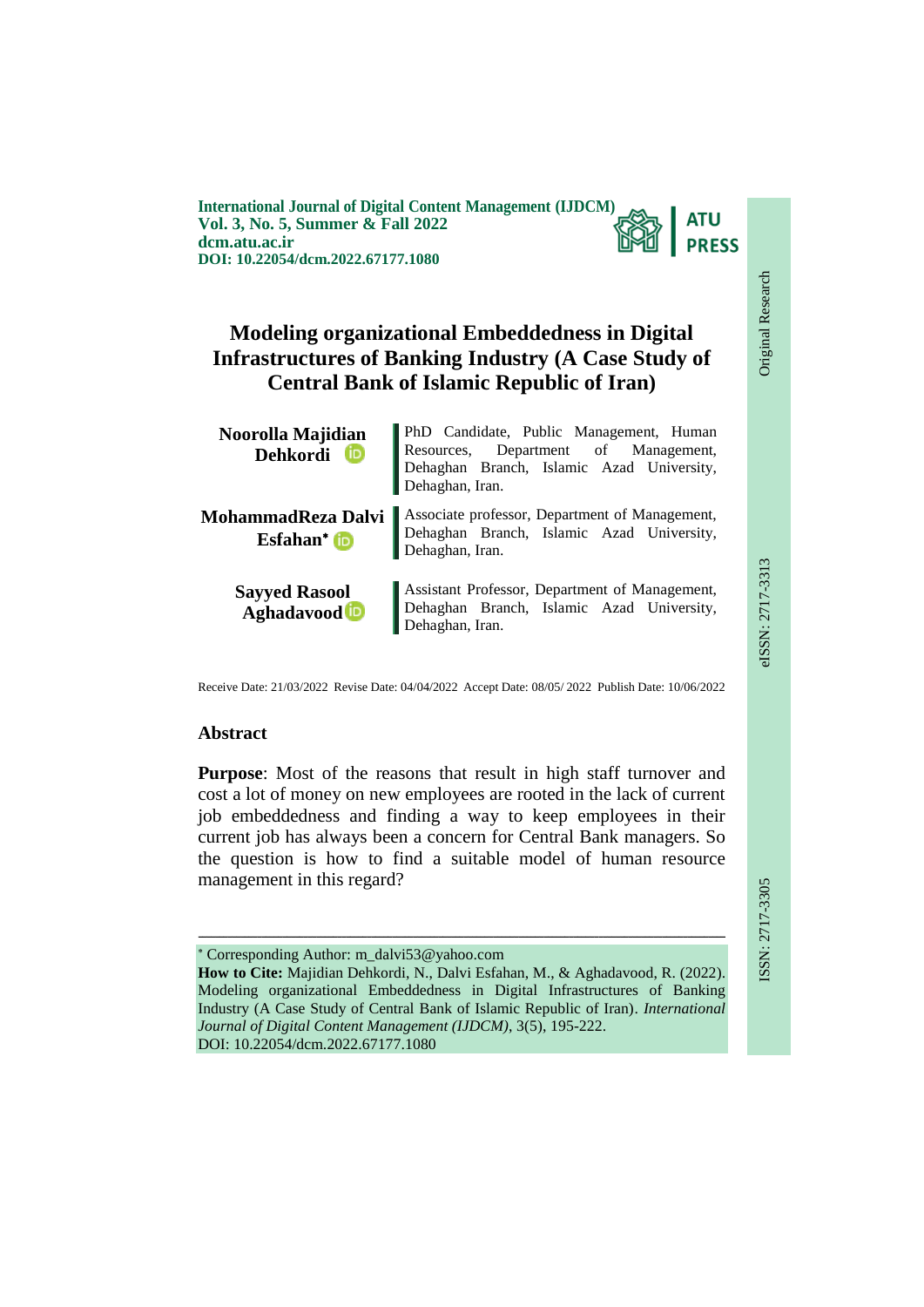**Method**: Developmental research was designed with a qualitative approach and the strategy of the ground theory. Data were collected from in-depth interviews conducted with 25 expert managers of the Central Bank based on purposeful sampling and continued until reaching theoretical saturation. Using data analysis and coding, the initial conceptual model was created using the opinions of experts. In the quantitative section, 346 lower-ranking employees were selected by stratified random sampling method to answer the questionnaire. Qualitative data analysis was done using the thematic analysis method. Quantitative data analysis by using confirmatory factor analysis was analyzed and coded with the help of SPSS, and AMOS software. Each of them was evaluated separately, based on the systematic method of Strauss and Corbin.

**Findings**: Eventually, a model was created for organization embeddedness that could be helpful for the organization to reduce costs and increase employee productivity.

**Conclusion**: Organizations and the community should hire staff only by holding exams and obtaining the necessary quorum for this aim. They should not discriminate against applicants and all should be in the same conditions to qualify and compete so do best to succeed in own job.

**Keywords:** Organizational Embeddedness, Organizational Structure, Learning Organization, Perceived Organizational Support, Grounded Theory.

#### **1. Introduction**

In the human resource management literature, William Tracy defines human resources as "the people who move the organization around in the performance of their duties (Lee et al, 2022). Human resources are one of the most important assets of any organization and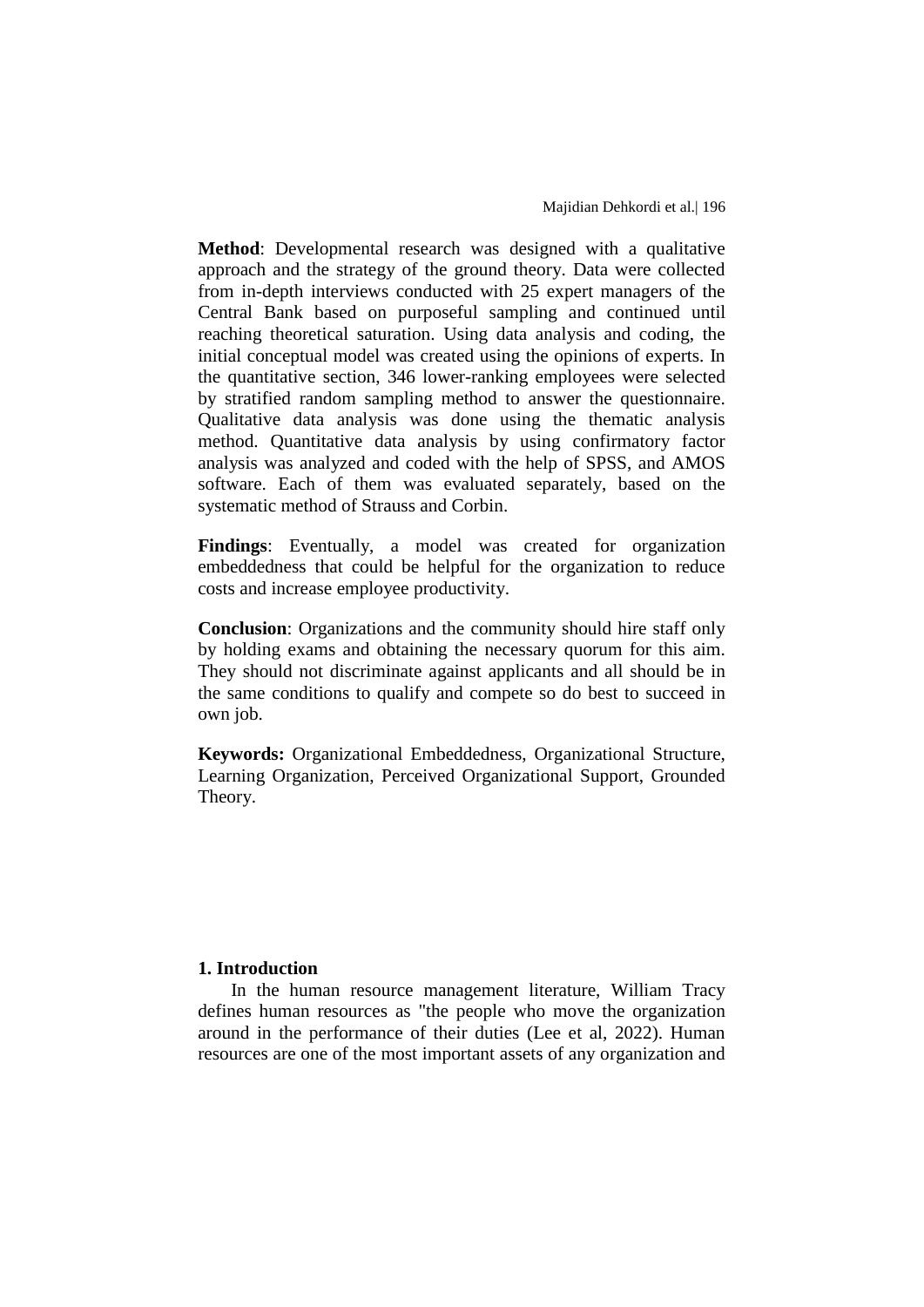organizations to achieve their goals and implement their strategies must take effective measures in the field of human resource management (Zeraatkar et al, 2020). In today's organizations, the unique role of the human factor as a strategic resource, designer, and implementer of systems is in a much higher position than in the past (Hanelt et al, 2021). Advanced organizational thinking of man as the most important resource and asset for the organization. In the current situation where we are facing a shortage of resources, every organization is trying to increase productivity by establishing new theories to make the most of the minimum facilities (Quinones et al, 2021). Now, we should increase the efficiency of our organization by identifying issues that are out of sight. One of these issues is the organization embeddedness, which little research has been done on it in Iran while it has a great impact on the performance of employees (Garg, 2016). Identifying established employees and taking measures against them can be effective in the employee turnover rate job embeddedness is a way for employees to connect to the workplace and the community in three different forms, such as link, fit, and sacrifice, and stay in their current job. To explain why people, do not change organizations even when it is in their best interest, Michelle proposed a new structure in 2001 called "job embeddedness". Since then, we have defined job embeddedness as the totality of the forces that keep people in their current job, which includes: fit, link, and sacrifice (Marasi et al, 2016).

Factors that increase embedding will vary as they become apparent over time (Erkutlua & Chafrab, 2015). Super's Life-Span and Life-Space theory provide a theoretical basis for explaining the embedding process. The Super's model shows people experience several stages of career advancement such as exploring, growth, establishment, maintenance, and decline during their lifetime. Individual differences and social maps have largely guided progress through these career stages. Super also points out the possibility of different career stages that may occur at different ages for different people, and some people (especially those who change organizations and careers) may go through the work process more than once in their lifetime. Super's Life-Span, Life-Space Theory also claims that the number of roles individuals play and the prominence of these roles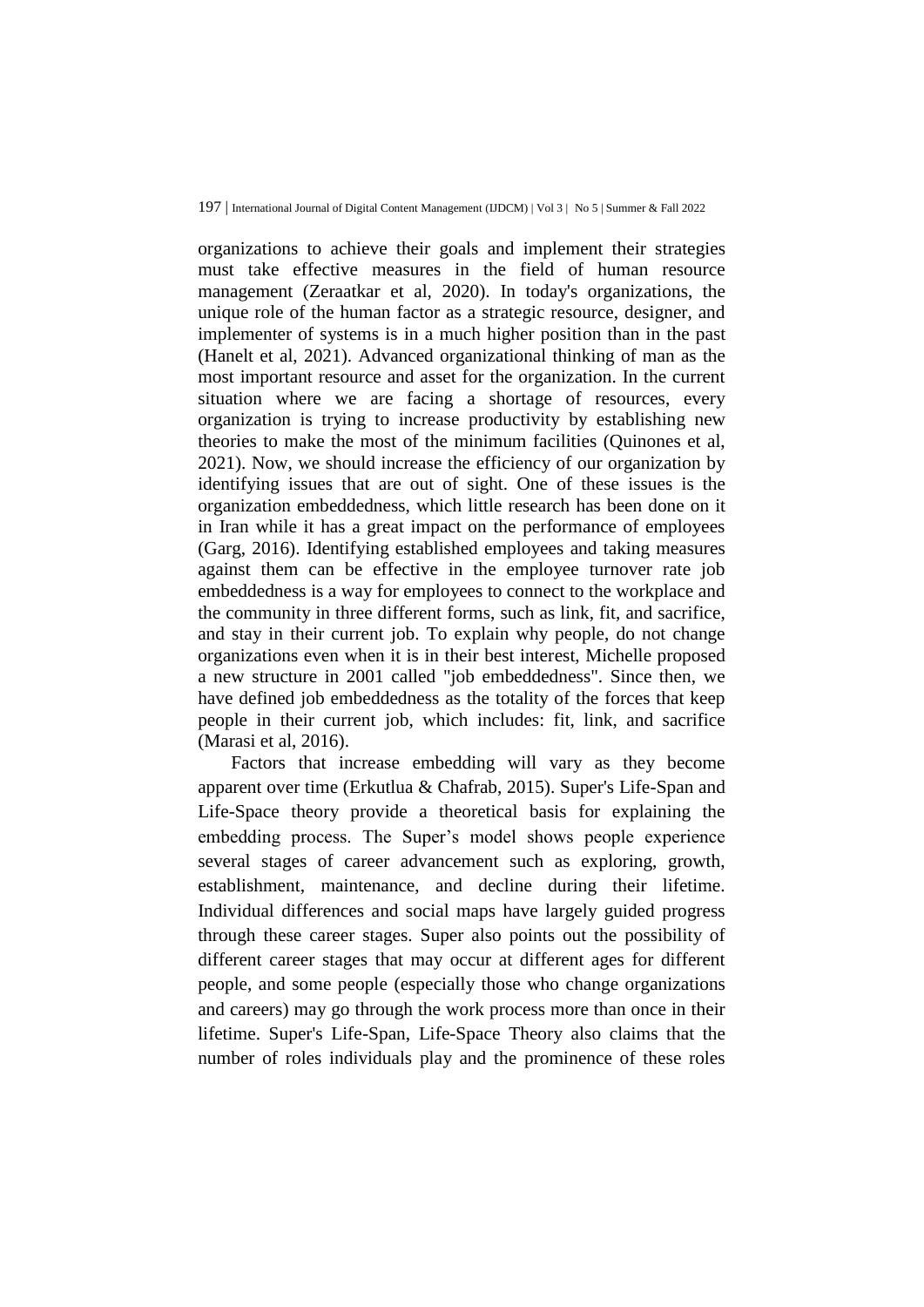vary between career stages (Ng and Feldman, 2007). Organizational promotion factors may vary in the career process. As people progress in their careers, they are likely to have different roles at work (e.g., bodyguard, mentor, manager, leader, retirees) and outside of work (e.g., child, spouse, community leader). As the patterns and prominences associated with those maps change, so does the set of forces that embed people in their organization and their jobs

In the organization under review, especially the Office of Economic Statistics, which has the largest number of employees, there is a great demand for a job transfer and relocation to the extent that most of the employees working there get out of their job commitment as soon as committing to Central Bank at the beginning of employment. They request for transfer to other departments of the bank. This is not only non-beneficial for the employees, but also creates problems for the relevant organization, which is the Central Bank. New training imposes additional costs on the organization, and it loses its experienced employees in a department and has to replace them with inexperienced young men who will decrease the quality of work. So, the lack of embeddedness in this section is quite obvious. Therefore, the general purpose of this research is to design and test a model for organizational embeddedness in the Central Bank of the Islamic Republic of Iran, and the present study seeks to answer the following question: what are the factors affecting the organizational embeddedness in the Central Bank of the Islamic Republic of Iran?

#### **2. Literature Review**

Karl Polanyi introduced the term "embeddedness" as a major development, and he is often regarded as the inventor of the concept of embeddedness (Gemici, 2008). However, many theorists (e.g., Marx, Weber, Schumpeter, and Parsons) tried to use more comprehensive frameworks to introduce embedding in the study of economics and sociology. Granovetter's classic paper is cited as a stimulus for modern research on embedding (Jiménez & Zheng, 2018). He presented as an economic activist in the ongoing patterns of social relations; instead of discussing embeddedness, he continues to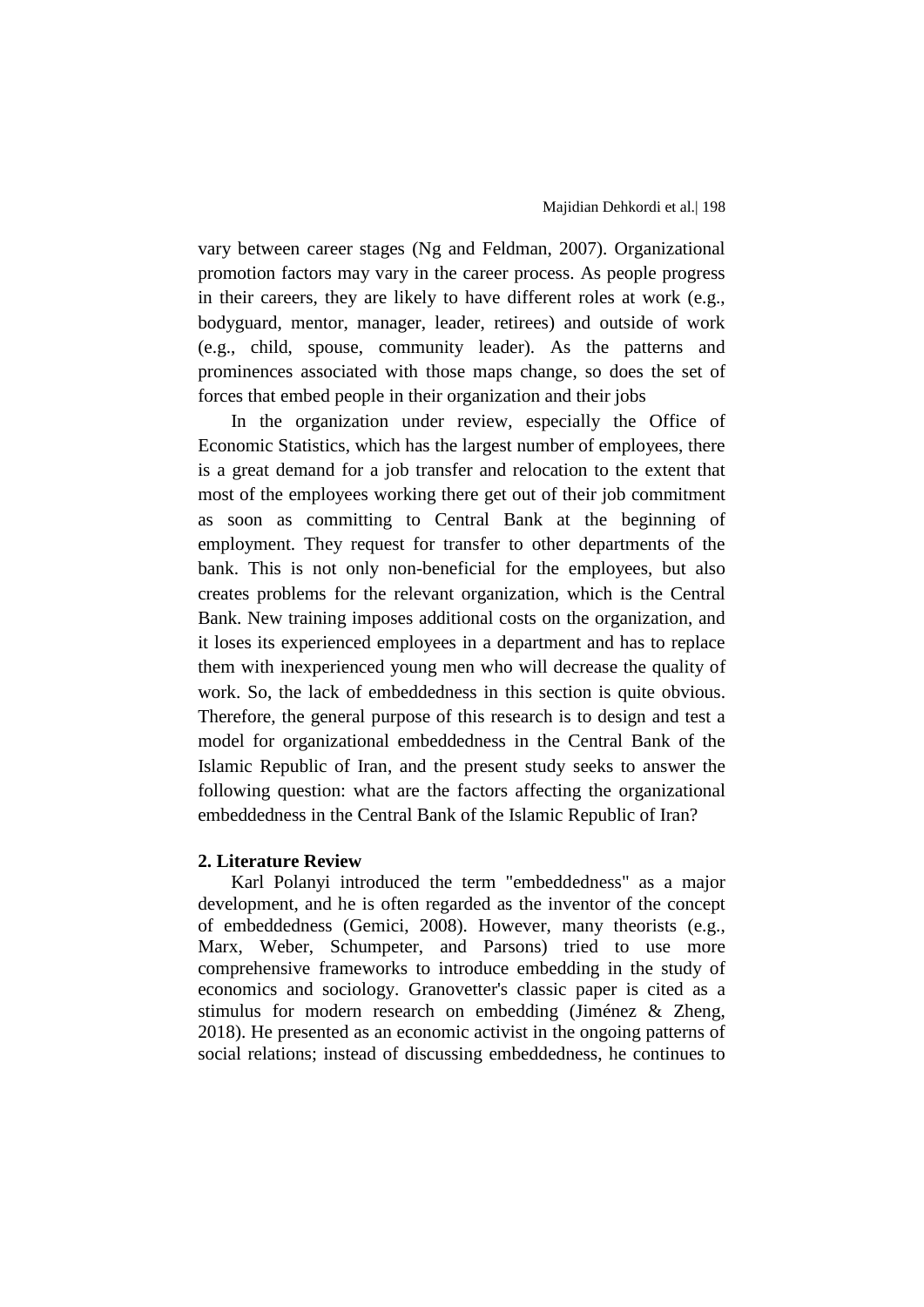discuss the priority of both individual and social traits, using the overall results of the conflict of the role and personal interest as the only guide to avoiding leaving work. He argues for paying attention to the interaction between social structures and economic activity in industrial societies because all market processes tend to sociological analysis, and these internal analyzes, which are not environmental, reveal the characteristics of these processes. In a thoughtful interpretation of the term itself, Parsons Points out that embeddedness can still be valuable and accurate as a broad effort to expose and correct the shortcomings of the neoclassical traditions of economics.

Moreover, it is considered to eliminate the tendency of economists and others to renew or finalize the market system (Amankwah-Amoah, & Hinson, 2019). These definitions formed in contrast to the specific market concepts exist in neoclassical economics. Embeddedness can also indicate the continuous exchange of economic activities in social structures. Two dimensions of digital embeddedness considered by this study are digital aptitude and digital attitude.

To operationalize digital aptitude, we draw from prior studies that measure skills in using digital technologies (Graham et al., 2019). Drawing on an entrenched view of interconnectedness and rich empirical evidence of a longitudinal study of mixed methods in a recycling company, our paper concludes three Integration processes in digital infrastructure: parallel, competitive and expansive. The enactment of these processes contributes to the emergence of digital infrastructure (Furstenau et al., 2019). This is called the Dynamic Model of Integration in Digital Infrastructures. The model describes how the three processes, when taken together, provide a theoretical explanation of how different forms of digital infrastructures emerge. With this understanding, we propose that the underlying integration process of a digital infrastructure can determine whether the infrastructure will be siloed, regenerated, or unified (Caride, 2016).

Studies on the research topic and its background are given in Table 1.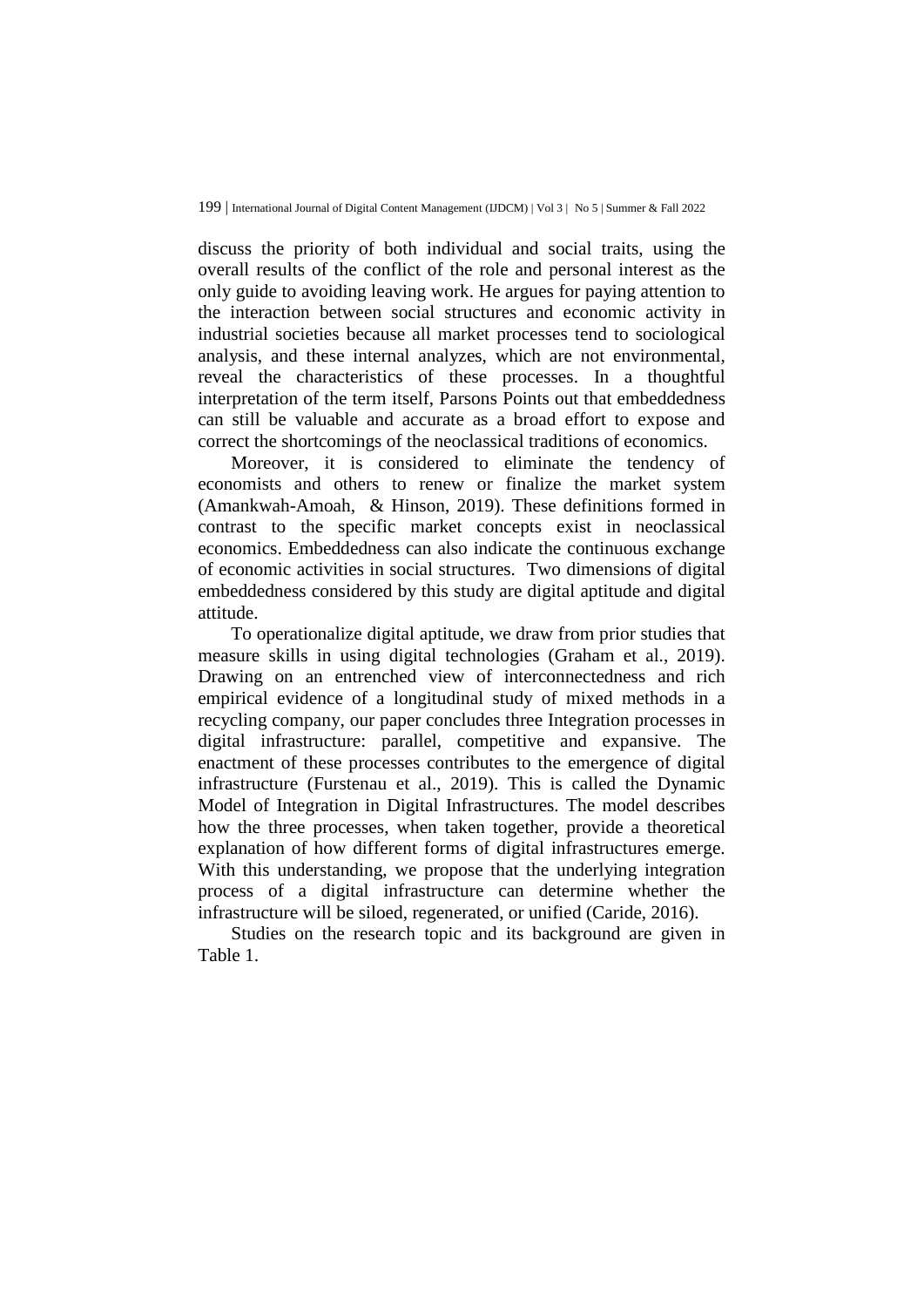Table 1: Research background

| Row            | Researcher                  | Year | Title                                                                                                                                                                  | Results                                                                                                                                                                                                            |
|----------------|-----------------------------|------|------------------------------------------------------------------------------------------------------------------------------------------------------------------------|--------------------------------------------------------------------------------------------------------------------------------------------------------------------------------------------------------------------|
| 1              | Lee et<br>al.               | 2022 | <b>Effects of Organizational</b><br>Embeddedness on<br><b>Unethical Pro-</b><br>organizational Behavior:<br><b>Roles of Perceived Status</b><br>and Ethical Leadership | Drawing from social identity theory<br>and self-affirmation theory, we<br>propose that deeply embedded<br>employees may engage in UPB as a<br>way of promoting or maintaining their<br>status in the organization  |
| $\overline{c}$ | Quinone<br>s et al          | 2021 | Embeddedness of digital<br>start-ups in development<br>contexts: field experience<br>from Latin America                                                                | They find digital start-ups have<br>multiple, hybrid embeddedness: in<br>product and digital sector regimes, in<br>local and global industry regimes, and<br>in their economic and socio-political<br>environment. |
| 3              | Mahdad<br>et al             | 2018 | The effect of<br>organizational loyalty on<br>adaptive performance: the<br>role of moderator and<br>conscientiousness                                                  | Organizational loyalty and<br>organizational well-being and<br>conscientiousness have a significant<br>effect on adaptive performance                                                                              |
| 4              | Akgund<br>uz and<br>Sunli   | 2017 | The Impact of Employee<br>Support and Perceived<br>Organizational Support on<br>Job embeddedness and<br>Workflow in Hotels                                             | When employees are supported, they<br>will be loyal to the organization and<br>show the impact of employee<br>advocacy and perceived organizational<br>support on job embeddedness and<br>willingness to relocate  |
| 5              | Chen<br>and<br>Shaffer      | 2017 | The Impact of Perceived<br><b>Organizational Support</b><br>and Incentives on arbitrary<br>migration                                                                   | Expresses the importance of incentives<br>as a tool for a source of support in<br>order to embed the elites                                                                                                        |
| 6              | Garg                        | 2016 | Impact of digital<br>embeddedness on<br>organizational purchase<br>behaviors                                                                                           | They find that more digitally<br>embedded individuals are less brand<br>sensitive, less susceptible to peer<br>influence, more risk tolerant, and more<br>demanding of innovation from<br>products they buy.       |
| 7              | Hashim<br>, Ishak,<br>Hilmi | 2015 | The effect of<br>organizational climate on<br>the job embeddedness of<br>the disabled                                                                                  | It shows that the organizational climate<br>precedes the job embeddedness of the<br>disabled and is important because it is<br>the basis of how the disabled<br>employees fit into their current job.              |
| 8              | Zeng et                     | 2015 | The role of embeddness in                                                                                                                                              | Identifies the essential role of                                                                                                                                                                                   |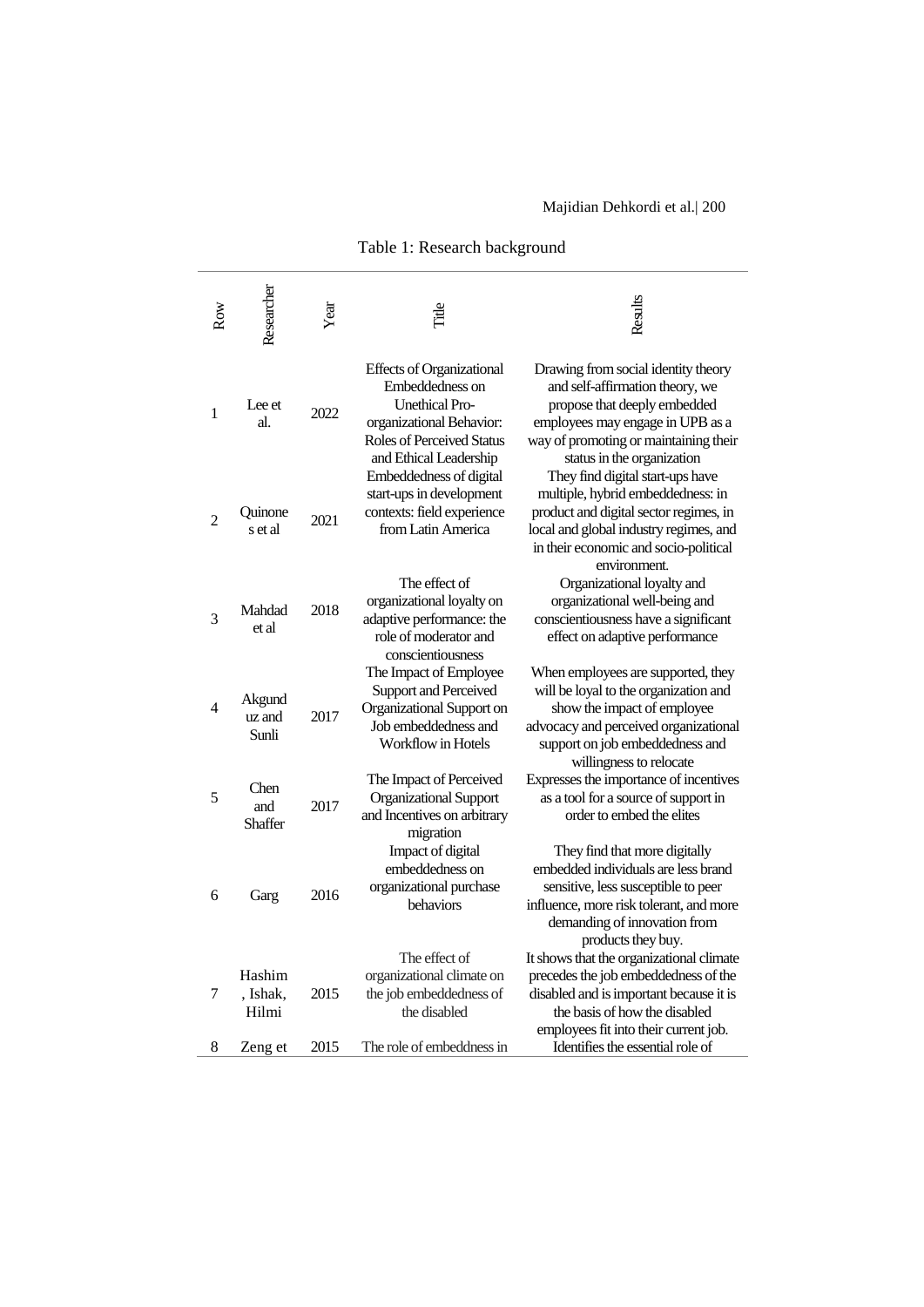| Row | Researcher          | Year | Title                                                                                                                                         | Results                                                                                                                                                                                                                                                                  |
|-----|---------------------|------|-----------------------------------------------------------------------------------------------------------------------------------------------|--------------------------------------------------------------------------------------------------------------------------------------------------------------------------------------------------------------------------------------------------------------------------|
|     | al                  |      | organizational<br>transformation equipped<br>with information<br>technology                                                                   | embeddedness in achieving<br>organizational transformation<br>equipped with information technology                                                                                                                                                                       |
| 9   | Tranme<br>r et al.  | 2016 | Embeddedness of<br>organizational<br>performance<br>The effect of<br>organizational structures                                                | Provide MMMC model to investigate<br>the performance of low-level units<br>embeddedness in multi-stage network<br>Organizations need to add structures to<br>their vision and values, depending on                                                                       |
| 10  | Kanten<br>et al.    | 2015 | and learning organizations<br>on organizational<br>embeddedness and<br>individual adaptive                                                    | whether they are mechanical or<br>organic.                                                                                                                                                                                                                               |
| 11  | Pilbea<br>m         | 2013 | performance<br>Coordination of Interim<br>Organizations in<br><b>International Development</b><br>through Temporal and<br>Social Embeddedness | The 4-step model shows how strangers<br>come together in unfamiliar situations<br>to present a complex product or output<br>in a short time.                                                                                                                             |
| 12  | Harris<br>et al.    | 2011 | The mediating role of<br>organizational<br>embeddedness in the<br>output relations of<br>manager-staff turnover                               | Leader-Member Exchange (LMX) is<br>considered prior to organizational job<br>embeddedness, and job embeddedness<br>is an explanatory mechanism that<br>mediates the relationship between<br>LMX and job satisfaction and the<br>actual relocation and relocation desire. |
| 13  | Nell et<br>al.      | 2011 | MNC as an organization<br>that is embedded outside<br>the organization                                                                        | A model for why NMC provides<br>interfering communications for<br>affiliate networks even if they have<br>grown out of the startup stage                                                                                                                                 |
| 14  | Ng &<br>Feldma<br>n | 2007 | Organizational and job<br>embeddedness in job<br>stages theoretical<br>framework                                                              | It draws researchers' attention to the<br>compensatory force of embeddedness<br>and the parallel or distinct stages with<br>which individuals embed into their<br>current organization or occupation.                                                                    |
| 15  | Dacin<br>et al.     | 1999 | Organizational<br>embeddedness,<br>conversations and<br>instructions                                                                          | Organizational embeddedness pushes<br>organizational practice toward<br>relational theories and discussions -<br>provides opportunities to conceptualize<br>and measure complex environments -<br>helps focus research on dynamic and                                    |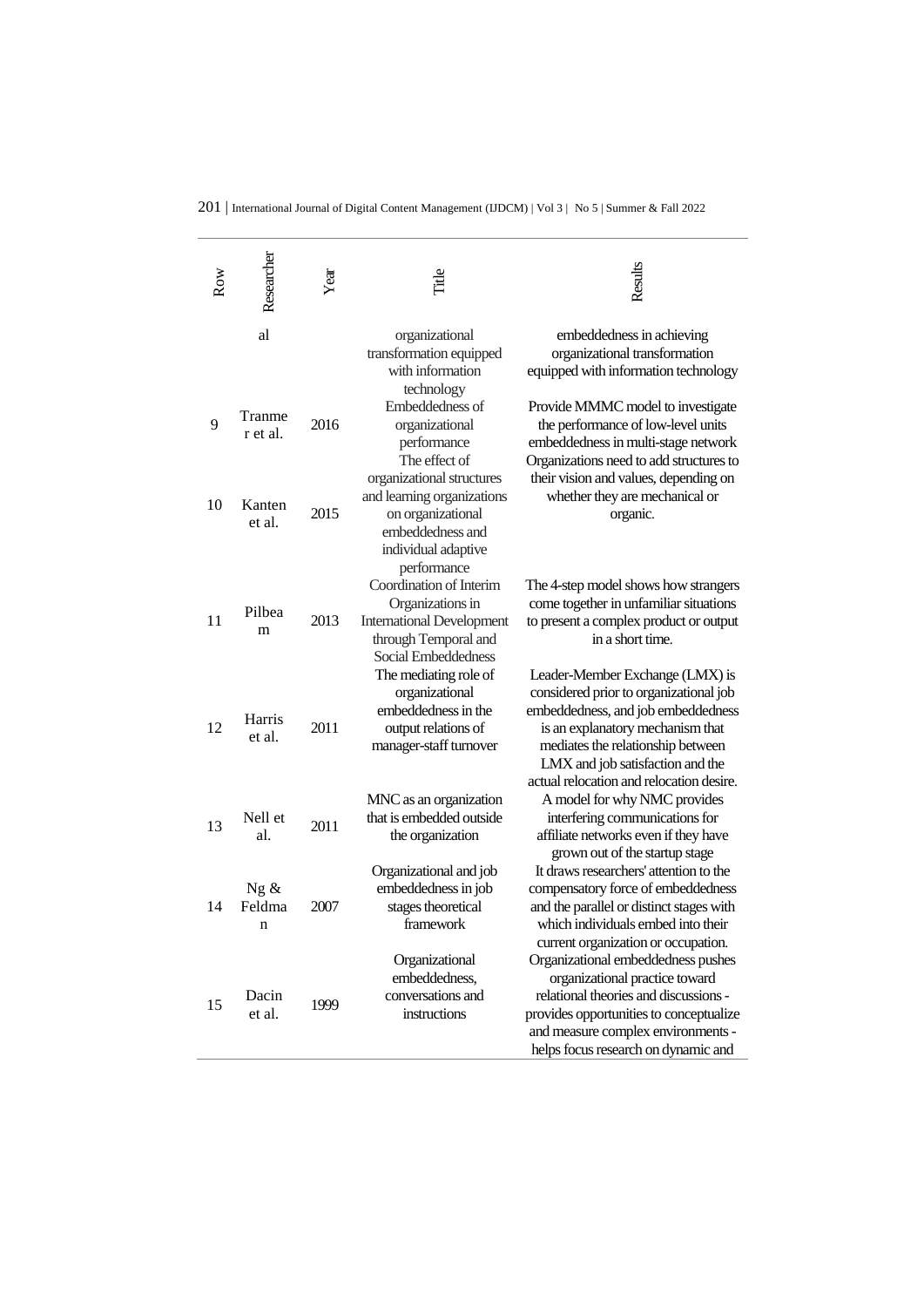

### **3. Methodology**

This research is applied in terms of purpose, descriptive research, and exploratory approach in terms of research strategy. The data collection was collected by both the library method and field research (using semi-structured interviews and questionnaires). This research approach is a combination of qualitative and quantitative methods (i.e. mixed method, grounded theory) in which appropriate qualitative methods have been used to extract components and research metrics and quantitative methods are used to confirm measurement patterns and test the conceptual modelThe statistical population of the study is in the qualitative part was the heads of the central bank departments, and in the quantitative part were several aware employees in the lower levels of the central bank.

#### *3.1. Qualitative method*

The qualitative population includes 25 experts of the Central Bank of Iran that participated in the interview. Sampling was done by a judgmental approach, untill reaching information saturation. First, the required information was collected to identify the factors affecting organizational maturity by the semi-structured interview method the researcher created the initial mental framework and by coding the first 7 interviews. Then he conducted subsequent interviews and used the new codes to develop the mental framework. The last 2 interviews provided theoretical adequacy. Then, systematic information was formed by grounded theory method of analyzing qualitative data, which includes three main stages of open coding, axial coding and selective coding. This initial knowledge made it possible to formulate hypotheses and how the variables of the organizational embeddedness model work. In other words, qualitative methodology allows the researcher to provide theoretical foundations of the general features of a subject that are simultaneously rooted in empirical data. In this method, in-depth interviews are conducted with a qualitative approach have a different meaning and validity. Because a qualitative interview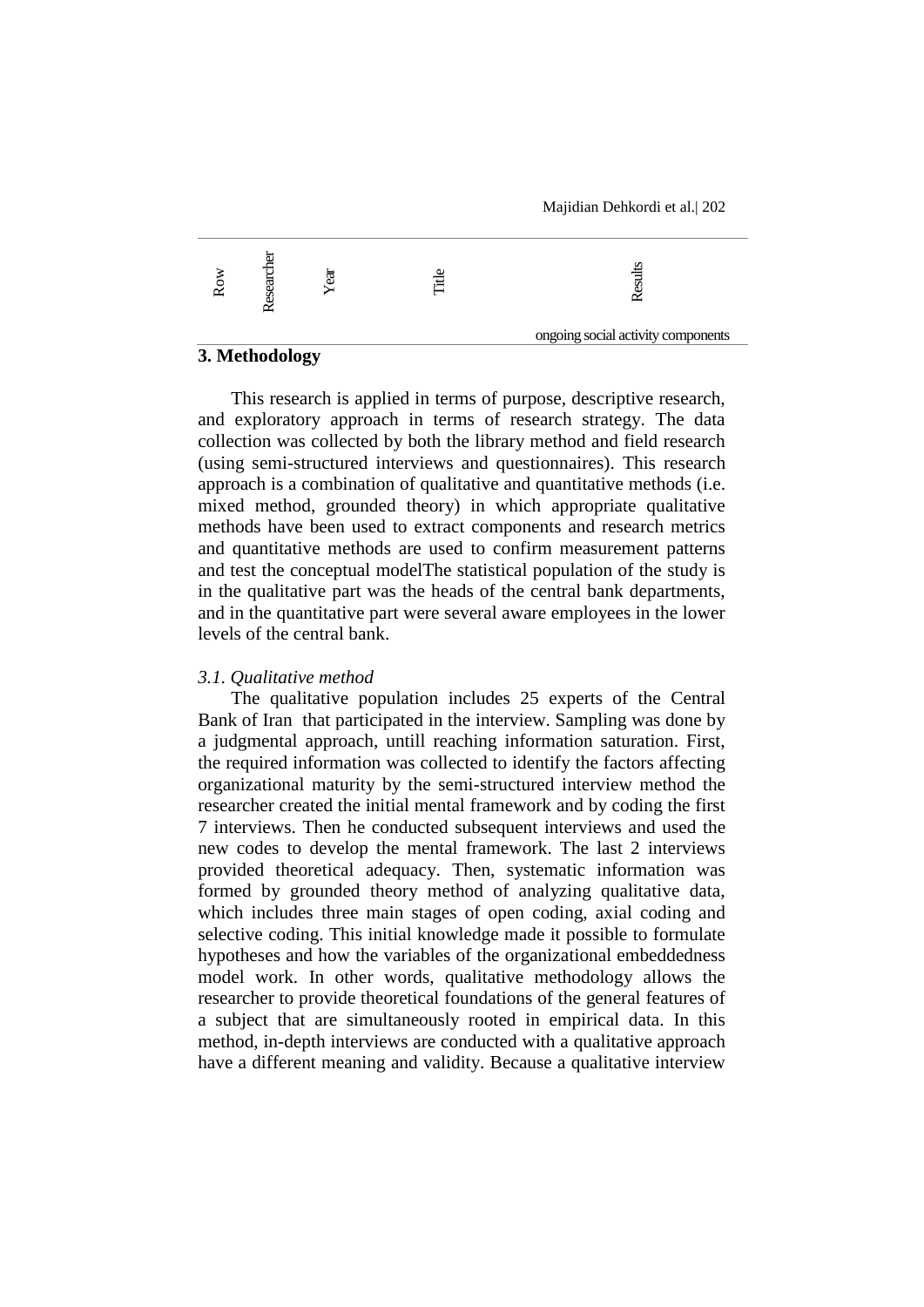is necessarily an interaction through dialogue that is dependent on the temporary situation, and the nature of the relationship cannot be exactly re-created by others. Participants in the study were the managers of departments and deputies of central bank departments, whose information are shown in Table 2

Table 2: Participants in the research (qualitative method of 25 people)

| Row          | Gender | Education degree | work experience | Organization<br>Position in | row | Gender | Education rate  | work experience | Organizational<br>position |
|--------------|--------|------------------|-----------------|-----------------------------|-----|--------|-----------------|-----------------|----------------------------|
| 1            | Male   | PhD              | 18              | Director                    | 14  | Male   | P.H.D           | 21              | Director                   |
| $\mathbf{2}$ | Female | PhD              | 21              | Director                    | 15  | Male   | M.A             | 18              | Director                   |
| 3            | Male   | M.A              | 15              | Director                    | 16  | Female | <b>Bachelor</b> | 13              | Director                   |
| 4            | Male   | PhD              | 13              | Deputy                      | 17  | Male   | <b>Bachelor</b> | 12              | Director                   |
| 5            | Female | M.A              | 16              | Director                    | 18  | Male   | P.H.D           | 18              | Director                   |
| 6            | Male   | B.A              | 22              | Director                    | 19  | Female | P.H.D           | 22              | Director                   |
| 7            | Male   | B.A              | 16              | Director                    | 20  | Male   | <b>Bachelor</b> | 27              | Director                   |
| 8            | Female | PhD              | 19              | Deputy                      | 21  | Male   | M.A             | 20              | Director                   |
| 9            | Male   | M.A              | 18              | Director                    | 22  | Female | P.H.D           | 19              | Director                   |
| 10           | Female | M.A              | 24              | Director                    | 23  | Male   | M.A             | 14              | Director                   |
| 11           | Male   | PhD              | 25              | Director                    | 24  | Male   | <b>Bachelor</b> | 16              | Director                   |
| 12           | Female | PhD              | 21              | Director                    | 25  | Female | <b>Bachelor</b> | 21              | Director                   |
| 13           | Female | PhD              | 19              | Director                    |     |        |                 |                 |                            |

#### *3.2. Quantitative method*

A questionnaire was designed to test the model.The sample size was 346 people according to on Cochran's formula. In this study, a stratified random sampling method was used according to the recruitment of Central Bank. Due to the dispersion of central bank staff throughout the country, staff in Tehran has been considered as the main cluster. Using quantitative research methods, i.e. path analysis, the researcher tested the data and assessed the validity of the conceptual model of the research. The reliability of the questionnaire was obtained from Cronbach's alpha, which was greater than 0.7. To determine the validity the content validity method was used.To be more specific, the designed questionnaire was validated based on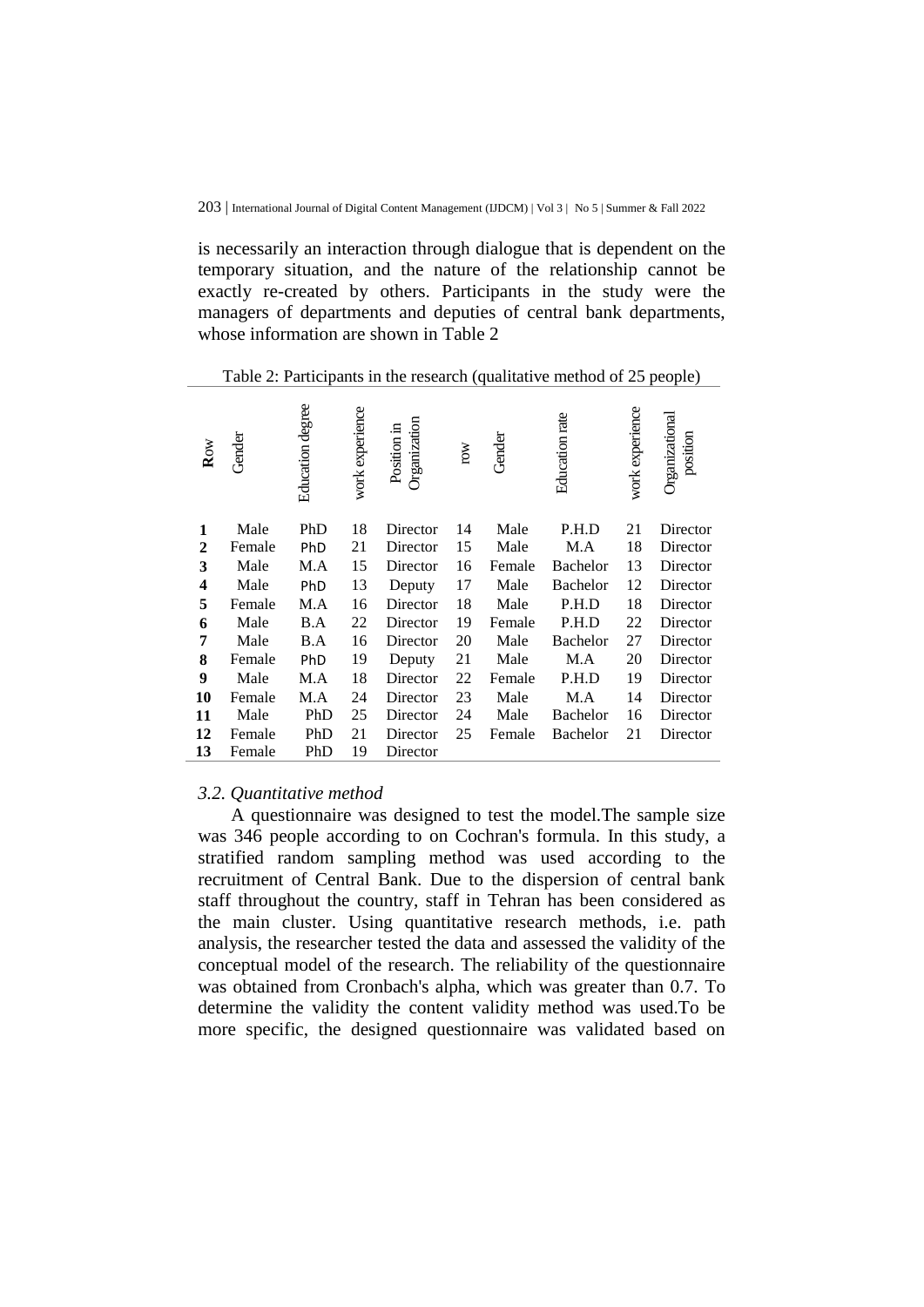several experts' opinions. Therefore, the questionnaire has strong validity and is confirmed.

The characteristics of the participants and their demographic information in the quantitative stage has shown in Table 3.

|        | Table 3: Demographics iformation of respondents |            |                                   |     |                     |    |                     |          |                |             |                |
|--------|-------------------------------------------------|------------|-----------------------------------|-----|---------------------|----|---------------------|----------|----------------|-------------|----------------|
|        |                                                 |            | Age                               |     | Education<br>Degree |    | experience          | Work     |                | position in | Organizational |
|        |                                                 |            |                                   |     |                     |    |                     |          |                |             |                |
| Gender | Number                                          | Up to $30$ | $\overline{\mathcal{E}}$<br>Above | ∞   |                     |    | $10 \text{ to } 20$ | Above 20 | Deputy         | Director    | Other          |
| male   | 290                                             | 90         | 200                               | 160 | 60                  | 70 | 220                 | 70       | 20             | 5           | 256            |
| female | 56                                              | 23         | 33                                | 10  | 40                  | 6  | 49                  |          | $\overline{c}$ |             | 53             |
| sum    | 346                                             |            |                                   |     |                     |    |                     |          |                |             |                |

#### **Findings**

#### *4.1. Qualitative part*

As mentioned earlier, to analyze the qualitative data of this research, the content analysis method has been used, which includes the six-step process of Clarke and Braun's (2006) content analysis. Meanwhile, many themes were obtained by open coding.And during the round-trip process, the analysis of the initial qualitative data of all categories was confirmed. Theoretical sampling continued through interviews until theoretical saturation was reached. Based on the analysis of qualitative data and the completion of coding steps, the concepts and categories of embedding that were effective in promoting embedding have been identified, which are shown in Table 4.

Table 4: Coding, Concepts and Categories

| s<br>ទី<br><b>a</b><br>Concepts<br>Category<br>nesi<br>Open coding<br>$\circ$<br>(optional coding)<br>(axial coding)<br>ー<br>∼<br>$\cdot$ $-$ |  |
|-----------------------------------------------------------------------------------------------------------------------------------------------|--|
|-----------------------------------------------------------------------------------------------------------------------------------------------|--|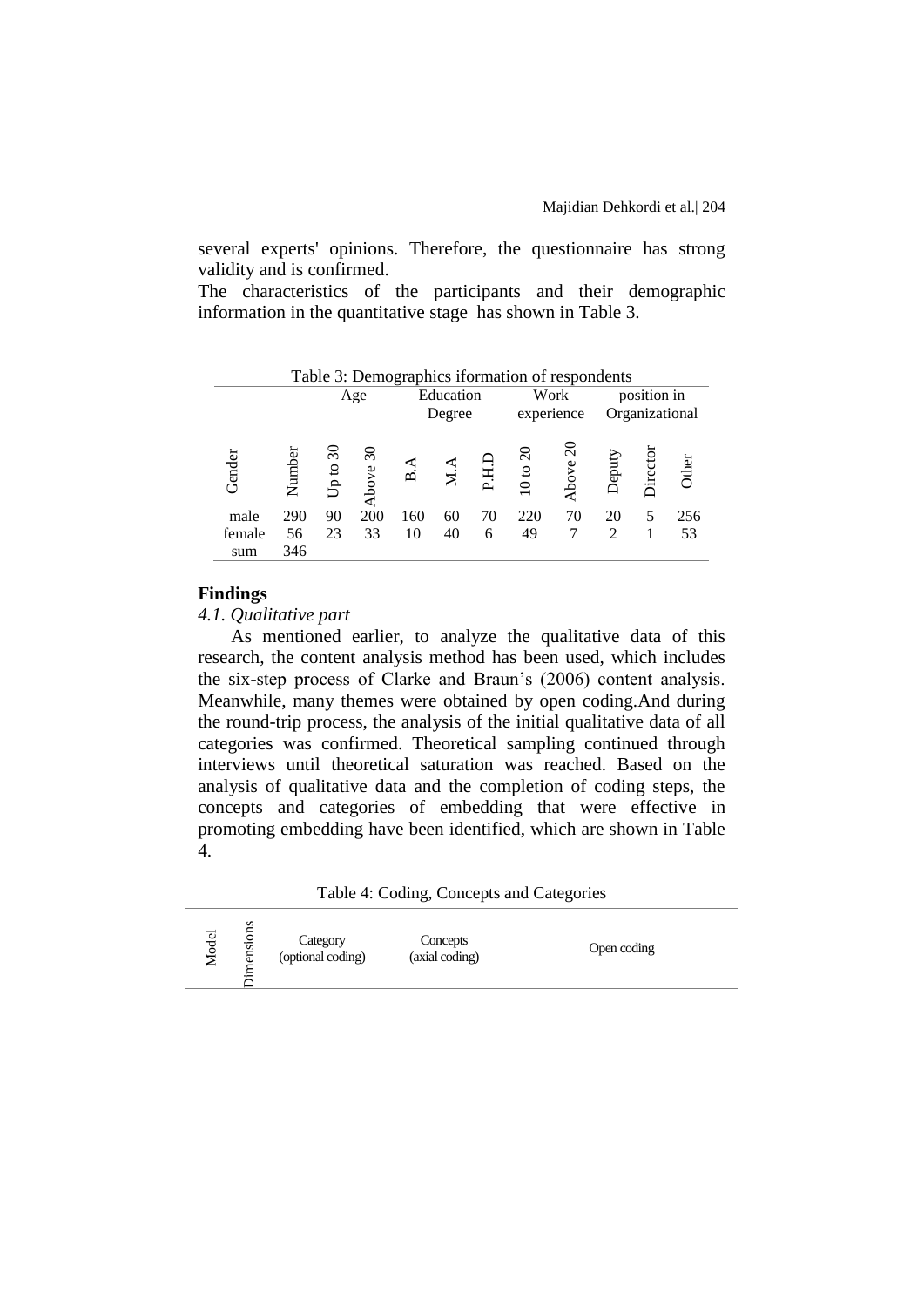|  | 205   International Journal of Digital Content Management (IJDCM)   Vol 3   No 5   Summer & Fall 2022 |  |  |
|--|-------------------------------------------------------------------------------------------------------|--|--|
|--|-------------------------------------------------------------------------------------------------------|--|--|

| Model            | Dimensions                                                                                                                      | Category<br>(optional coding)                                                                                                               | Concepts<br>(axial coding)                                                                                                                                                                       | Open coding                                                                                                                                                                                                                                                                                                                                                                                                                                                                                                                                |
|------------------|---------------------------------------------------------------------------------------------------------------------------------|---------------------------------------------------------------------------------------------------------------------------------------------|--------------------------------------------------------------------------------------------------------------------------------------------------------------------------------------------------|--------------------------------------------------------------------------------------------------------------------------------------------------------------------------------------------------------------------------------------------------------------------------------------------------------------------------------------------------------------------------------------------------------------------------------------------------------------------------------------------------------------------------------------------|
|                  | Individual                                                                                                                      | Work bias<br>Financial needs<br>Occupational<br>prestige<br>Spiritual and<br>psychological<br>strengthening                                 | Fanatic-automatic<br>Good financial<br>situation - no need<br>Occupational<br>prestige - a good<br>reputation<br>Good mood - job<br>motivation                                                   | Automated tasks (M12) - No need for<br>inspection (M5) - No financial need (M9) -<br>Meeting the need for the current job (M13)<br>- Job pride (M10) - Appropriate treatment<br>of the client (M9) - Morale (M8) -<br>Appropriate attitude of the boss (M5) - The<br>attitude of colleagues (M12) - Good public<br>image (M6) - Satisfaction of needs (M9) -<br>Feeling of belonging to the job (M4) -<br>Feeling of commitment to the job (M4)                                                                                            |
|                  | Sense of friendship<br>and connection<br>Increase cheerful<br>Group<br>people<br>Raise honesty<br>Raise a sense of<br>sacrifice |                                                                                                                                             | Friendship with<br>colleagues -<br>interaction<br>Cheerfulness -<br>healthy competition<br>Being honest -<br>working flawlessly<br>Preference of<br>colleagues                                   | Strong friendships (M14) - Business<br>relationships (M9) - Jokes with co-workers<br>(M8) - Sense of competition (M12) -<br>Motivation to be superior (M10) - Variety<br>of services (M9) - Being honest (M6) - Not<br>to go out of business (M4) - Performing<br>the duties of colleagues (M8) - Friendship<br>of manager and colleagues (M6) -<br>Preference of friendships over promotion<br>(M5)                                                                                                                                       |
| Casual Condition | Organization                                                                                                                    | Feel the superiority<br>of the organization<br>Encourage<br>managers<br>Being law-abiding<br>No discrimination                              | Successful<br>organization -<br>welfare superiority<br>Kardan manager -<br>popular manager<br>Regular organization<br>- fixed rules<br>Same view -<br>proportionate rights                       | Prominent organization (M10) - Effective<br>organization (M19) - Money-making<br>organization (M14) - Conscientious<br>organization (M14) - Motivated manager<br>(M5) - Well-mannered manager (M4) -<br>Conscientious manager (M9) - Law<br>enforcement (M8)) - Specific Duties (M9)<br>- Equality (M6) - Low change (M9) -<br>Adequate payments (M7) - Equality<br>among employees (M7) - Wealthy<br>organization (M6) - Superiority of criteria<br>over relationships (M4(                                                               |
|                  | Environment                                                                                                                     | Encouragement<br>environment<br>Political situation of<br>the environment<br>Economic situation<br>of the environment<br>Mass media reports | Family<br>Encouragement -<br><b>Positive Vision</b><br><b>Agree Parties -</b><br>Coordinated<br>Government<br>Prosperous people -<br>rich country<br>Information -<br>Awareness of the<br>people | Encouraging the family (M8) - Defining<br>friends (M6) - Positive view of the people<br>(M5) - Parties aligned with the<br>organization (M8) - Agreeing political<br>decisions (M9) - Positive view of<br>government officials (M4) - Financial<br>situation of the country (M9) - Limitations<br>Finance (M7) - Inflation (M18) -<br>Dissemination of indicators (M9) -<br>Identification of the organization (M17) -<br>Activity report (M17) - Public information<br>(M14) - Fair distribution of wealth (M17) -<br>Specific role (M19) |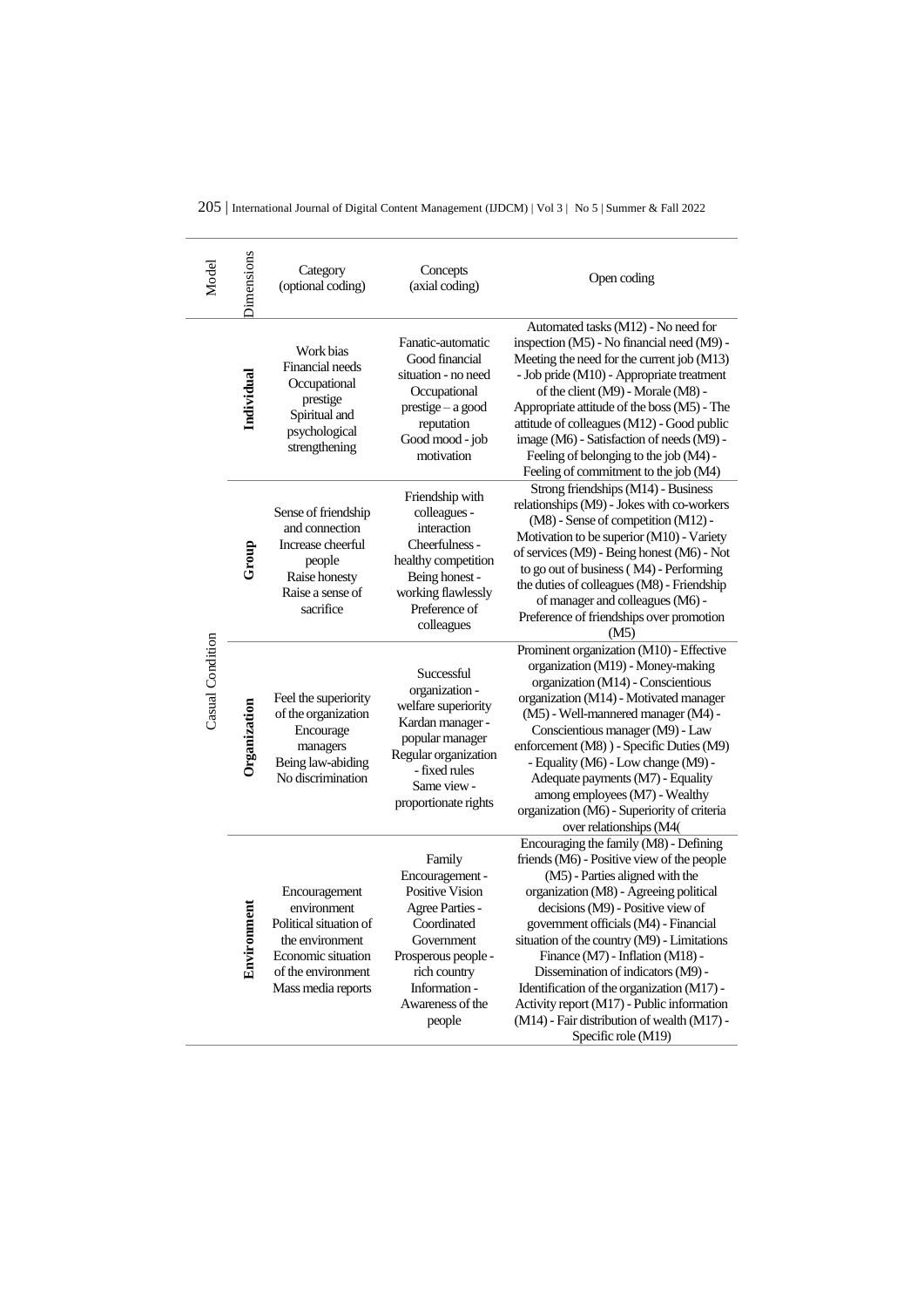| Model                           | <b>Dimensions</b>          | Category<br>(optional coding)                                                     | Concepts<br>(axial coding)                                                                                                                                       | Open coding                                                                                                                                                                                                                                                                                                                                                                                                                    |
|---------------------------------|----------------------------|-----------------------------------------------------------------------------------|------------------------------------------------------------------------------------------------------------------------------------------------------------------|--------------------------------------------------------------------------------------------------------------------------------------------------------------------------------------------------------------------------------------------------------------------------------------------------------------------------------------------------------------------------------------------------------------------------------|
|                                 | Individual                 | Meritocracy<br>Talent identification<br>Promotional<br><b>Employee incentives</b> | Competent manager<br>- skilled manager<br>Specialists - upgrade<br>test<br>Prompt upgrades to<br>qualified individuals<br>Incentive pay -<br>promotion incentive | Non-partisanship (M19) - Competent<br>manager (M14) - Educated manager (M8)<br>- Skilled bosses (M6) - Pre-promotion test<br>(M6) - Demonstration of talent (M5) - Job<br>specialization (M5) - Rightful promotion<br>(M8) - Timely promotion (M9) - Elite<br>leadership (M7) - Incentive rights (M9) -<br>Elite encouragement (M4) - Motivational<br>promotion (M5)                                                           |
|                                 | Group                      | Existence of<br>empathy<br>Reduce stress<br>Teamwork culture<br>Explain the rules | Pain and heart -<br>mutual<br>understanding<br>Appropriate<br>treatment - respect<br>Participation -<br>Deputy<br>Information -<br>legality                      | Material help (M6) - Pain and heart of<br>colleagues (M8) - Mutual understanding<br>(M18) - Spiritual help (M9) - Problem<br>solving (M5) - Appropriate treatment (M4)<br>- Respect (M8) - Discourse (M5) - Deputy<br>And participation of individuals (M8) -<br>Using the opinion and experience of all<br>(M4) - Transparent rules (M5) -<br>Information rules (M4) - Law for all<br>(M18)                                   |
|                                 | Phenomenon<br>Organization | Scientific level<br>upgrade<br>Experts<br>Low level rating<br>Outsourcing         | Training - pattern<br>making<br>Experience transfer -<br>related training<br>Ranking - Post<br>creation<br><b>Related matters</b>                                | Training (M5) - Support for student staff<br>(M7) - Update of training (M4) - Job-<br>related training (M8) - Transfer of<br>experience (M6) - Encouraging mentoring<br>(M5) - Creating posts and encouraging<br>promotion to lower ranks (M4) -<br>Entrusting the work of cleaning water<br>supply to outside the organization (M14) -<br>Assigning part of the work (M5) -<br>Competitive activities (M11)                   |
|                                 | Environment                | Communication<br>with the university<br>Non-job training<br>Encourage family      | Higher education -<br>professors<br>Social skills -<br>knowledge<br>Encourage minds -<br>talented jobs<br>Periodic training -<br>new content                     | Higher education (M9) - Individual<br>learning (M4) - Invitation of professors<br>(M5) - Use of database (M4) - Knowledge<br>development (M4) - Social skills (M5) -<br>Empowerment (M6) - Encouragement of<br>minds (M4) - Job popularity (M8) -<br>Welfare (M5) - Modeling (M6) - Periodic<br>training $(M4)$ - New content $(M7)$ -<br>Communication with professors (M8) -<br>New topics (M9) - Inviting speakers<br>(M10) |
| Active/Interactio<br>n Strategy | Individual                 | Job security<br>salary and benefits<br>welfare amenities<br>Job position          | Formal employment<br>- job supply<br>Livelihood -<br><b>Benefits</b><br><b>Excursion</b> and<br>educational facilities                                           | Formal employment (M9) - Career future<br>(M6) - Job security (M4) - Non-dismissal<br>(M10) - Livelihood (M8) - Job benefits<br>(M15) - Overtime (M5) - Work (M9) -<br>Sports rights (M14) - Private club (M17) -<br>Pool (M9) - Private schools (M18) -                                                                                                                                                                       |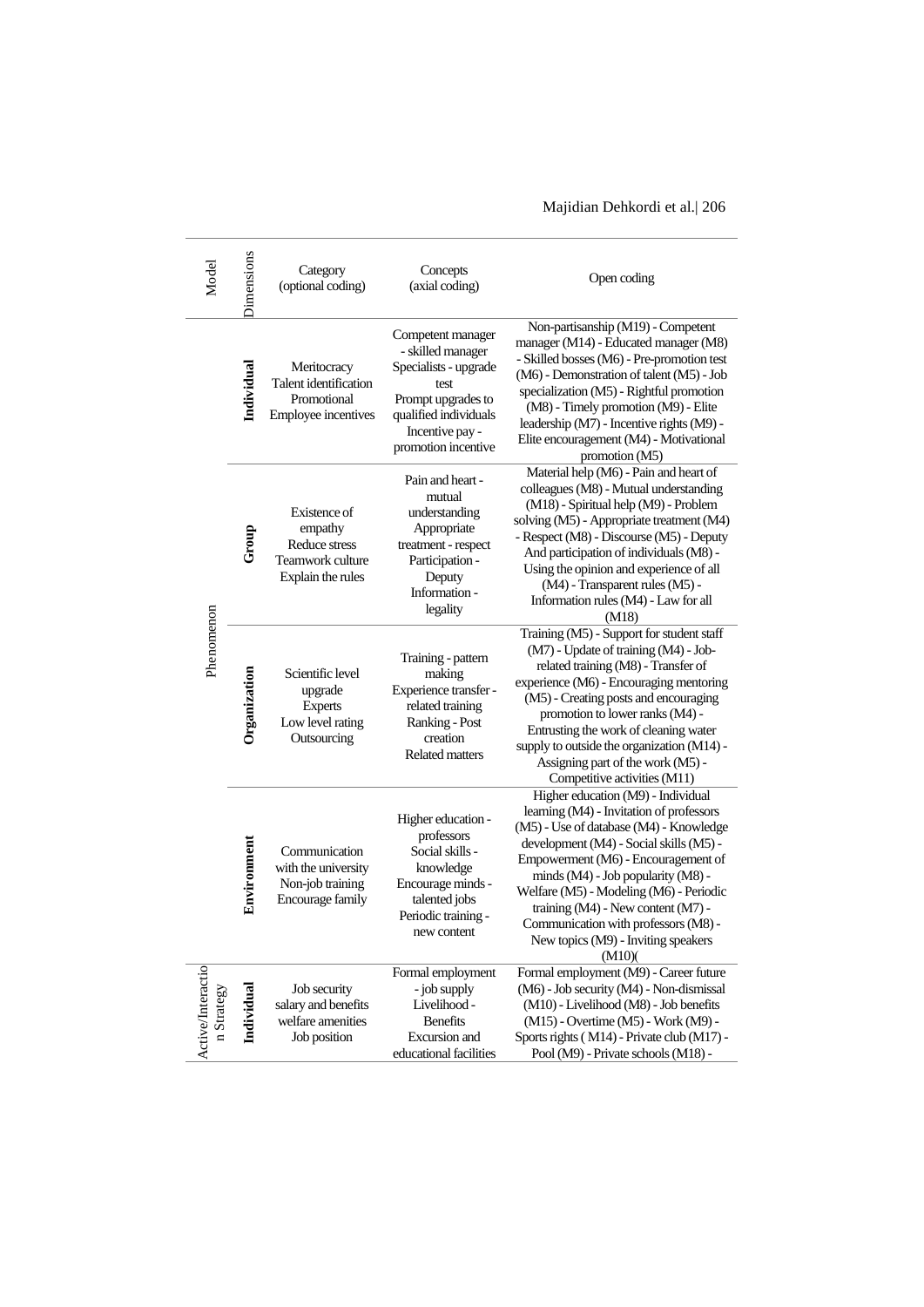|  | 207   International Journal of Digital Content Management (IJDCM)   Vol 3   No 5   Summer & Fall 2022 |  |  |  |  |
|--|-------------------------------------------------------------------------------------------------------|--|--|--|--|
|--|-------------------------------------------------------------------------------------------------------|--|--|--|--|

| Model                   | Dimensions   | Category<br>(optional coding)                                                                        | Concepts<br>(axial coding)                                                                                                                            | Open coding                                                                                                                                                                                                                                                                                                                                                                                                                                                                                                                                                                  |
|-------------------------|--------------|------------------------------------------------------------------------------------------------------|-------------------------------------------------------------------------------------------------------------------------------------------------------|------------------------------------------------------------------------------------------------------------------------------------------------------------------------------------------------------------------------------------------------------------------------------------------------------------------------------------------------------------------------------------------------------------------------------------------------------------------------------------------------------------------------------------------------------------------------------|
|                         |              |                                                                                                      | work class - job<br>pride                                                                                                                             | Private villas (M16) - Deprivation rights<br>(M10) - Housing rights (M9) - Travel<br>allowance (M6) - Job pride (M8) -<br>Working class (M19) - Social status (M14)<br>- People's view (M12) - Personal opinion<br>(M6) - Self-confidence (M5)                                                                                                                                                                                                                                                                                                                               |
|                         | Group        | Understanding<br>Coordination<br>between employees<br>Interaction<br>Motivation for<br>teamwork      | Empathy - problem<br>solving<br>Axis Group - Axis<br>Team<br>Workgroup - Effort<br>Group<br>Encouragement -<br>Orientation                            | Empathy (M12) - Spiritual help (M9) -<br>Problem identification(M6) - Collective<br>problem solving(M11) -<br>Communication(M8) - Group and<br>team(M5) - Axis group(M8) -<br>Workgroup(M14) - Morale(M16)) - Hard<br>work(M6) - Empowerment(M5) - Datesh<br>development(M4) - Group<br>encouragement(M9) - Orientation of<br>teamwork(M6                                                                                                                                                                                                                                    |
|                         | Organization | <b>Education Courses</b><br>Meritocracy<br>Proportion of<br>education and job<br>Specialist breeding | Education -<br>knowledge<br>promotion<br>Qualification- and<br>breeding<br>Adaptation of<br>education and<br>occupation<br>Specialization -<br>Elites | Specialization (M9) - Education (M6) -<br>Promotion of knowledge (M5) - Elite<br>utilization (M5) - Capacity building (M6) -<br>Equal opportunities (M10) - Proper<br>promotion procedures (M9) - Job and<br>employment adaptation (M6) -<br>Qualification (M5) - Competence (M9) -<br>Qualification (M6) - Appropriate training<br>(M4) - Professionalism (M6) - Job-related<br>training (M7) - Communication with<br>relevant elites (M6)                                                                                                                                  |
|                         | Environment  | Environmental<br>vitality<br>De-escalation<br>Elimination of<br>discrimination<br>Motivate growth    | Urban spaces - parks<br>Good attitude - calm<br>Facilities for all -<br>welfare<br>Encouragement -<br>motivation                                      | Urban spaces (M5) - Park (M4) -<br>Entertainment (M6) - Services (M7) - Play<br>city (M4) - Good neighbor (M7) -<br>Neighborhood with class (M6) - Good<br>treatment (M4) - High level neighbors<br>(M6) - Higher education (M7) - Facilities<br>for all (M9) - Enjoyment of social welfare<br>(M5) - Competition in the environment<br>(M8) - Environmental values (M4) -<br>Environmental atmosphere (M9) -<br>Distribution of environmental wealth (M4)<br>- Student presence (M7) - Environmental<br>vitality (M6) - Calm (M5) -<br>Encouragement (M4) - Motivation (M5) |
| Contextual<br>Structure | Individual   | A person's genetic<br>predisposition to do<br>work<br>Increase the<br>academic level in              | Apt to work - self-<br>esteem<br>Related training -<br>Mentoring<br>Free mind -                                                                       | Aptitude for work (M7) - Interest in work<br>(M6) - Self-esteem (M7) - Passion (M8) -<br>Perseverance (M8) - Seriousness (M5) -<br>Hard work (M18) - Enthusiasm for activity<br>and effectiveness (M7) - Education (M6) -                                                                                                                                                                                                                                                                                                                                                    |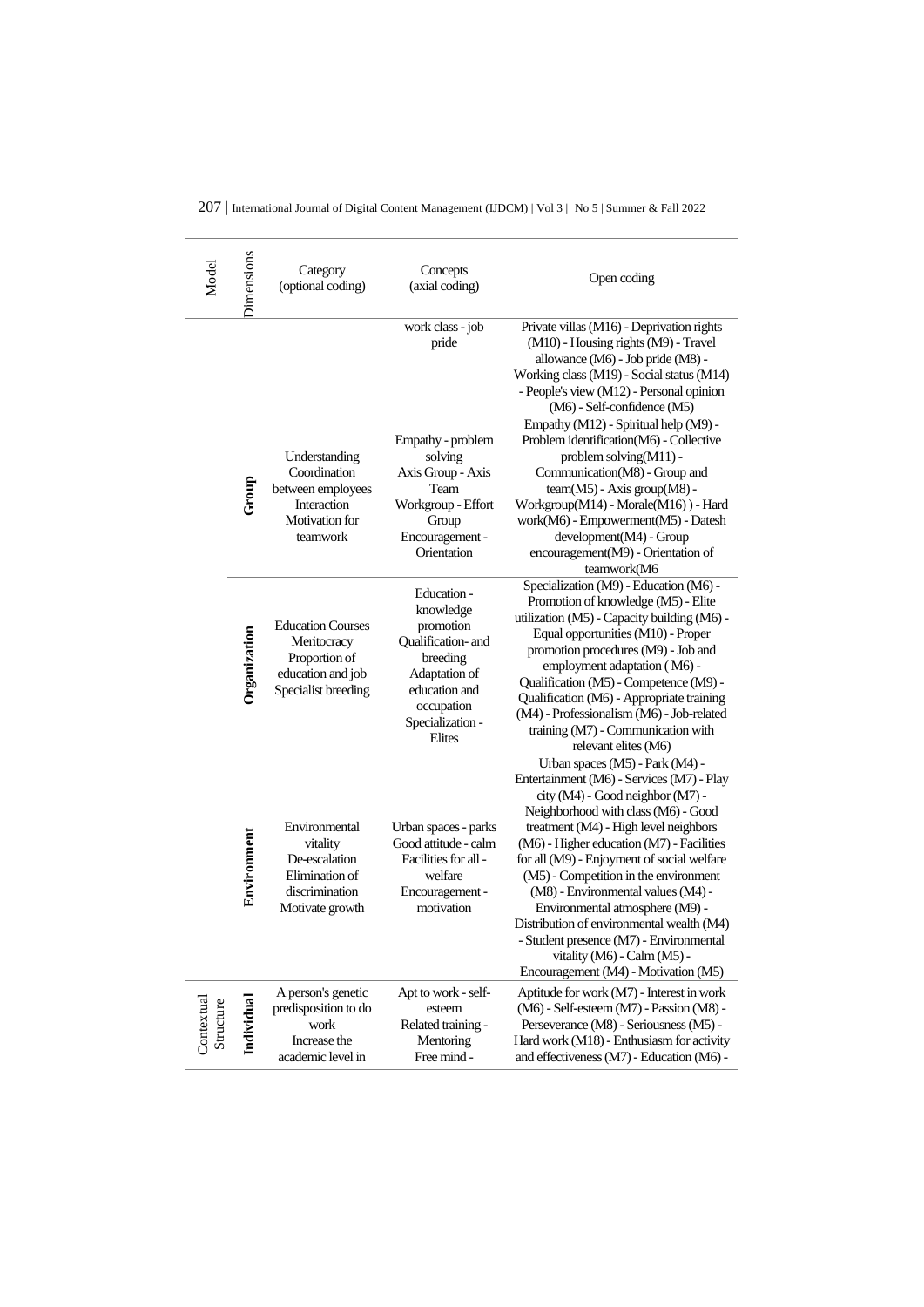| Model | Dimensions   | Category<br>(optional coding)                                                                                                                                                                 | Concepts<br>(axial coding)                                                                                                                                 | Open coding                                                                                                                                                                                                                                                                                                                                                                                                                                                                                                                                                                                                                                               |
|-------|--------------|-----------------------------------------------------------------------------------------------------------------------------------------------------------------------------------------------|------------------------------------------------------------------------------------------------------------------------------------------------------------|-----------------------------------------------------------------------------------------------------------------------------------------------------------------------------------------------------------------------------------------------------------------------------------------------------------------------------------------------------------------------------------------------------------------------------------------------------------------------------------------------------------------------------------------------------------------------------------------------------------------------------------------------------------|
|       |              | line with the current<br>job<br>Mental health<br>Proportion of job<br>and employment<br>and capabilities                                                                                      | cheerfulness<br>Interest in work -<br>becoming an expert                                                                                                   | Proportion of education and job (M12) -<br>Commitment (M18) - Responsibility<br>(M21) - Faith and honesty (M8) - Related<br>education (M6) - Specialty (M4) -<br>Theoretical preparation (M7) - Motivation<br>(M6) - Core program (M5) - Theoretical<br>preparation (M7) - Technical knowledge<br>(M8) - Free mind (M9) - Interest in work<br>(M12) - Expertise in work (M10) -<br>Communication with the job (M8)) - The<br>right to choose a job (M4) - Prosperity of<br>ability (M6) - Vitality (M7) - Dynamics<br>(M9) - Agility (M7(                                                                                                                 |
|       | Group        | Interaction of<br>employee groups<br>Lack of destruction<br>and strengthening of<br>relations<br>Group dynamics and<br>teamwork spirit<br>Lack of jealousy and<br>promotion of<br>competition | Communication -<br>Axis Group<br>Loyalty - group and<br>team<br>Vitality - group and<br>team<br>Healthy competition<br>- orbital ethics                    | Communication (M5) - Effective<br>Communication (M7) - Interactions (M12)<br>- Axis Group (M6) - Teamwork (M7) -<br>Group and Team (M4) - Self-confidence<br>(M14) - Loyalty (M16) - Obedience (M4)<br>- Observance of values (M6) - Ethics (M4)<br>- Effective communication (M8) -<br>Horizontal communication (M4) - Vertical<br>communication (M4) - Equal opportunities<br>(M7) - Proper promotion procedures (M6)<br>- Meritocracy (M4) - Healthy competition<br>(M14) - Continuity at work (M5) -<br>Enthusiasm for activity (M7) - Impact<br>(M6) - Knowledge and skills (M7) -<br>Agility (M4) - Vitality (M5) - Mobility in<br>the group $(M4)$ |
|       | Organization | Optimal reward<br>system<br>Financing<br>employees in<br>accordance with the<br>community<br>Organizational<br>Justice<br>Report on<br>performance in mass<br>media                           | Appreciation<br>Financial well-being<br>- Benefits according<br>to inflation<br>Equal opportunity -<br>justice<br>Public Awareness -<br>Performance Report | Reward system (M13) - Reward based on<br>performance (M13) - Preservation of<br>values (M14) - Explanation of values (M5)<br>- Financial well-being (M7) - Special<br>benefits (M7) - Livelihood (M8) - Equal<br>opportunity (M12) - Promotion for all<br>(M17) - No compulsion to stay in the job<br>(M19) - Equal treatment (M4) - TV report<br>(M5) - Public familiarity with the job (M4)<br>- Awareness (M7) - Identifying the role of<br>jobs in the country (M6) - Knowledge of<br>job stages (M5) - Report on job results<br>(M6) - Benefits of job results (M5)                                                                                  |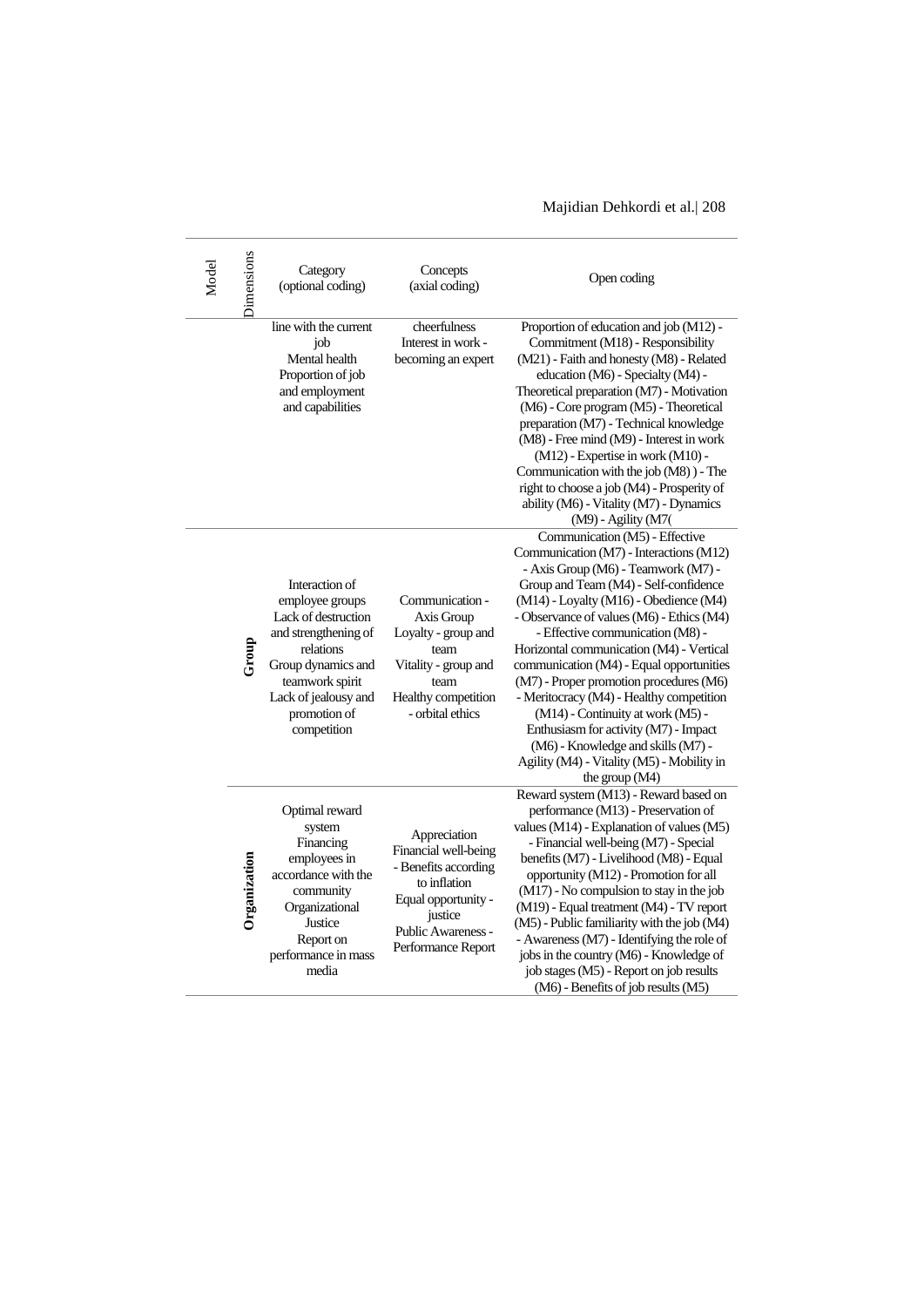|  |  |  |  |  |  | 209   International Journal of Digital Content Management (IJDCM)   Vol 3   No 5   Summer & Fall 2022 |
|--|--|--|--|--|--|-------------------------------------------------------------------------------------------------------|
|--|--|--|--|--|--|-------------------------------------------------------------------------------------------------------|

| Model                 | Dimensions                                                                                                                                             | Category<br>(optional coding)                                                                                                                                                                    | Concepts<br>(axial coding)                                                                                                                                                              | Open coding                                                                                                                                                                                                                                                                                                                                                                                                                                                                                                                                                                                                                                                                     |
|-----------------------|--------------------------------------------------------------------------------------------------------------------------------------------------------|--------------------------------------------------------------------------------------------------------------------------------------------------------------------------------------------------|-----------------------------------------------------------------------------------------------------------------------------------------------------------------------------------------|---------------------------------------------------------------------------------------------------------------------------------------------------------------------------------------------------------------------------------------------------------------------------------------------------------------------------------------------------------------------------------------------------------------------------------------------------------------------------------------------------------------------------------------------------------------------------------------------------------------------------------------------------------------------------------|
|                       | Environment                                                                                                                                            | Interaction of<br>organization and<br>environment<br>Increasing the<br>popularity of the<br>organization in the<br>community<br>Raising social<br>capital<br>Proper treatment of<br>the customer | Impact - interaction<br>Supporting the<br>people -<br>Commitment<br>Prominent role -<br>public awareness<br>Good manners - the<br>right attitude                                        | The role of the organization in the garment<br>(M5) - The relationship of the organization<br>with the community (M9) - Authentication<br>of the organization in the community (M7)<br>- The impact of the organization in the<br>community (M7) - Commitment to the<br>community (M6) - The organization's help<br>to the people (M7) - Effective role In the<br>society (M8) - Supporting individuals (N9)<br>- Supporting vulnerable groups (M12) -<br>Introducing the organization (M16) -<br>Familiarity of the community with the<br>organization (M5) - Prominent role in<br>society (M7) - Services required by society<br>(M7) Appropriate treatment of people<br>(M6) |
|                       | Individual                                                                                                                                             | Periodic staff<br>turnover<br>Money worship<br>You want it<br>Self-superior nose                                                                                                                 | Periodic transfer -<br>forced transfer<br>Welfare - living for<br>work<br>Unwarranted pride -<br>greed<br>Not competing - no<br>competition                                             | Compulsory transfer (AD 16) -<br>Periodicization of responsibilities (AD 16)<br>- Expiry date (AD 6) - Voluntary transfer<br>(AD 13) - Interest in more money (AD 6) -<br>Money, standard of living (AD 6) - Living<br>for work (AD 17) - Thinking of being<br>promoted (M8) - Not being important to<br>colleagues (M9) - Thinking of yourself<br>(M5) - High income dream (M5) - Falling<br>from the elephant's nose (M6) - Not seeing<br>a competitor (M9) - Lack of competition<br>(M18) ) - Negative view of others (M9) -<br>Knowing yourself better (M4) - Good<br>gene dream (M5) - Destructive self-esteem<br>(M4) - False pride (M5)                                  |
| Intervening Structure | Negative attitudes<br>Not understanding<br>the situation<br>gn<br>Unnecessary<br>සි<br>interference in group<br>decisions<br>Unnecessary<br>comparison |                                                                                                                                                                                                  | Objection - no hope<br><b>Inflexibility - Lack</b><br>of respect for the<br>colleague<br>Non-compliance -<br>Objecting decisions<br>Improper pattern -<br>underestimating<br>colleagues | Negative view (M7) - Objection (M5) -<br>Lack of hope (M4) - Lack of trust (M4) -<br>Negative wave (M4) - Lack of knowledge<br>of principles (M7) - Lack of understanding<br>of limitations (M9) - Lack of respect for<br>colleagues (M6) - Lack of knowledge of<br>the situation (M7) - Inflexibility (M6) -<br>Objection to decisions (M7) -<br>Disobedience to decisions (M5) -<br>Inadmissibility of decisions (M5) -<br>Incompetent objections to decisions (M4) -<br>Interference with your right Knowing<br>(M8) - Setting an example for others (M5)<br>- Praising others (M6) - Underestimating<br>teamwork (M6) - Counting a neighbor's                               |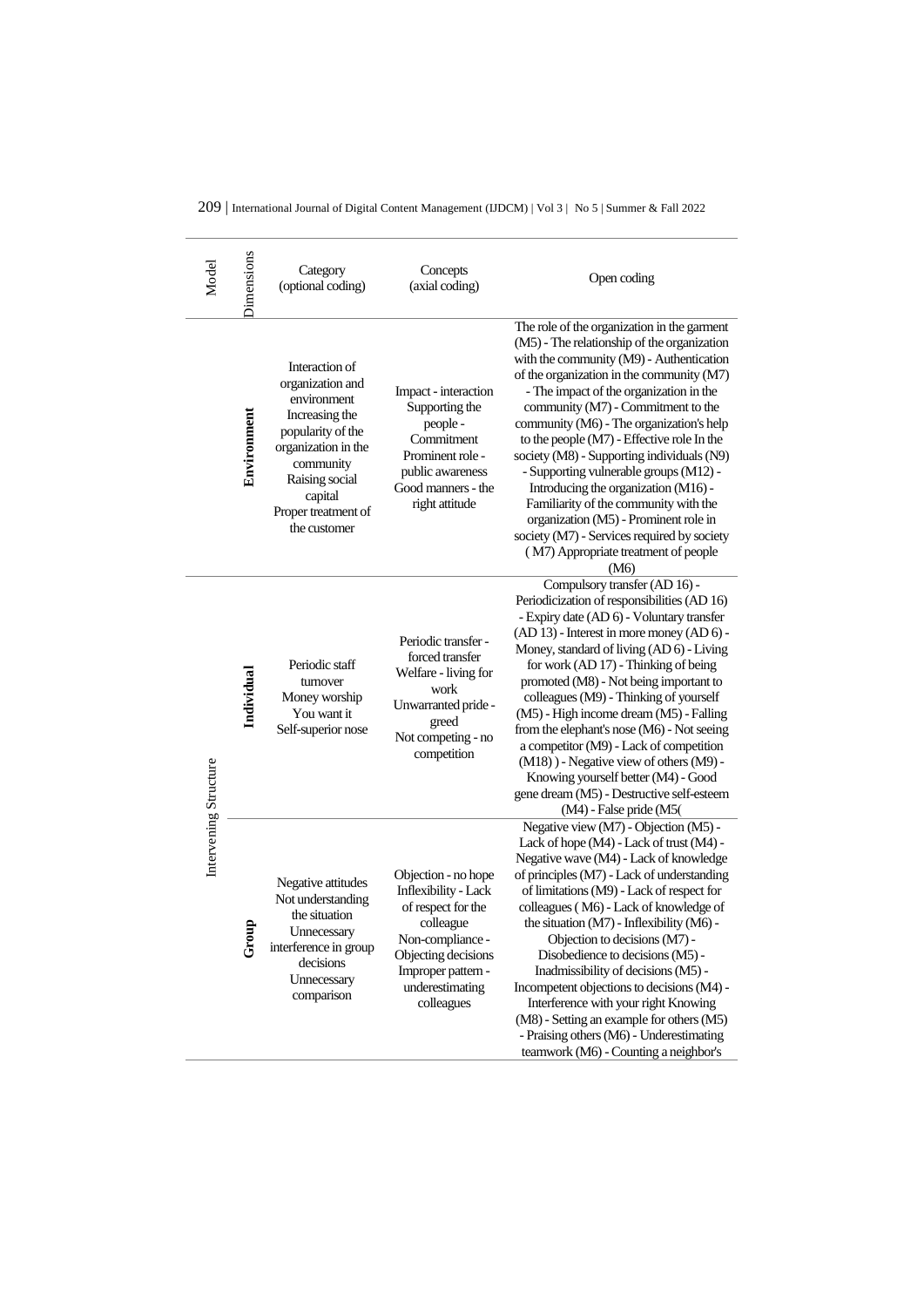| Model   | <b>Jimensions</b> | Category<br>(optional coding)                                                                                                                                                            | Concepts<br>(axial coding)                                                                                                                                                    | Open coding                                                                                                                                                                                                                                                                                                                                                                                                                                                                                                                                                                                                                                                                                                                                                                                                 |
|---------|-------------------|------------------------------------------------------------------------------------------------------------------------------------------------------------------------------------------|-------------------------------------------------------------------------------------------------------------------------------------------------------------------------------|-------------------------------------------------------------------------------------------------------------------------------------------------------------------------------------------------------------------------------------------------------------------------------------------------------------------------------------------------------------------------------------------------------------------------------------------------------------------------------------------------------------------------------------------------------------------------------------------------------------------------------------------------------------------------------------------------------------------------------------------------------------------------------------------------------------|
|         |                   |                                                                                                                                                                                          |                                                                                                                                                                               | chicken (M8) - Comparing with others<br>(M4)                                                                                                                                                                                                                                                                                                                                                                                                                                                                                                                                                                                                                                                                                                                                                                |
|         | Organization      | classification of<br>information<br>Mismanagement<br>favoritism<br>Lack of attention to<br>the demands of<br>lower-ranking<br>employees                                                  | Non-receipt of<br>information - Audit<br>of information<br>Incompetent<br>manager-<br>mismanagement<br>Inequality - Unequal<br>Opportunity<br>Unanswered<br>Requests - Ignore | Lack of information (M8) - Deficiency of<br>lower ranks (M17) - Non-publication of<br>staff information (M6) - Lack of circulars<br>(M16) - Incompetent manager (M15) -<br>Lack of proper management (M14) - Lack<br>of knowledge of the manager (M12) -<br>Lack of mastery of the manager (M14) -<br>Evaluation of acquaintances (M16) -<br>Inequality (M18) - Unequal opportunities<br>(M19) - Lack of attention to the lower<br>category (M21) - Underestimation of the<br>lower category (M18) - Non-<br>confidentiality of the category Bottom<br>(M6) - Ignored Requests for Bottom<br>(M18)                                                                                                                                                                                                          |
|         | Environment       | Unfavorable<br>political and<br>economic conditions<br>of the environment<br>Static and boring<br>environment<br>Lack of interaction<br>space<br>Inadequate physical<br>work environment | Political parties -<br>inflation<br>Soulless society -<br>stagnant society<br>Low<br>communication - no<br>help<br>Small environment -<br>unsuitable<br>environment           | Conflict of parties (M12) - Turbulent<br>society (M14) - Inflation (M21) -<br>Sanctions (M21) - Civil war (M4) - War<br>for power (M5) - Division of society<br>(M12) - Class differences (M5) -<br>Unbalanced wealth (M12) - Bad<br>conditions of people (M15) - Poor society<br>(M5) - Soulless environment (M15) - Hard<br>work (M5) - Bad attitudes of people (M6) -<br>Uniform environment (M5) - Boring<br>environment (M6) - Lack of dynamism<br>(M7) - Environmental oppression (M4) -<br>Lack of information exchange (M5) -<br>Failure to help people (M4) - Lack of<br>interaction in society (M5) - Small work<br>environment (M6) - Undisciplined work<br>environment (M9)) - Uniform work<br>environment (M4) - Ugly appearance of<br>work environment (M5) - Rental work<br>environment (M4) |
| Results | Individual        | Increase motivation<br>Assurance of the<br>future<br>Lively life<br>Individual<br>development                                                                                            | Increase attachment<br>- encouragement<br>Fixed work -<br>information about<br>the future<br>Happy life -                                                                     | Self-confidence (M19) - Sense of<br>competition (M21) - Attachment to work<br>(M22) - Motivation (M14) - Sense of<br>importance (M13) - Bright future (M12) -<br>Retirement (M14) - Adequate salary<br>(M15) - Fixed job (M12) - Job stability                                                                                                                                                                                                                                                                                                                                                                                                                                                                                                                                                              |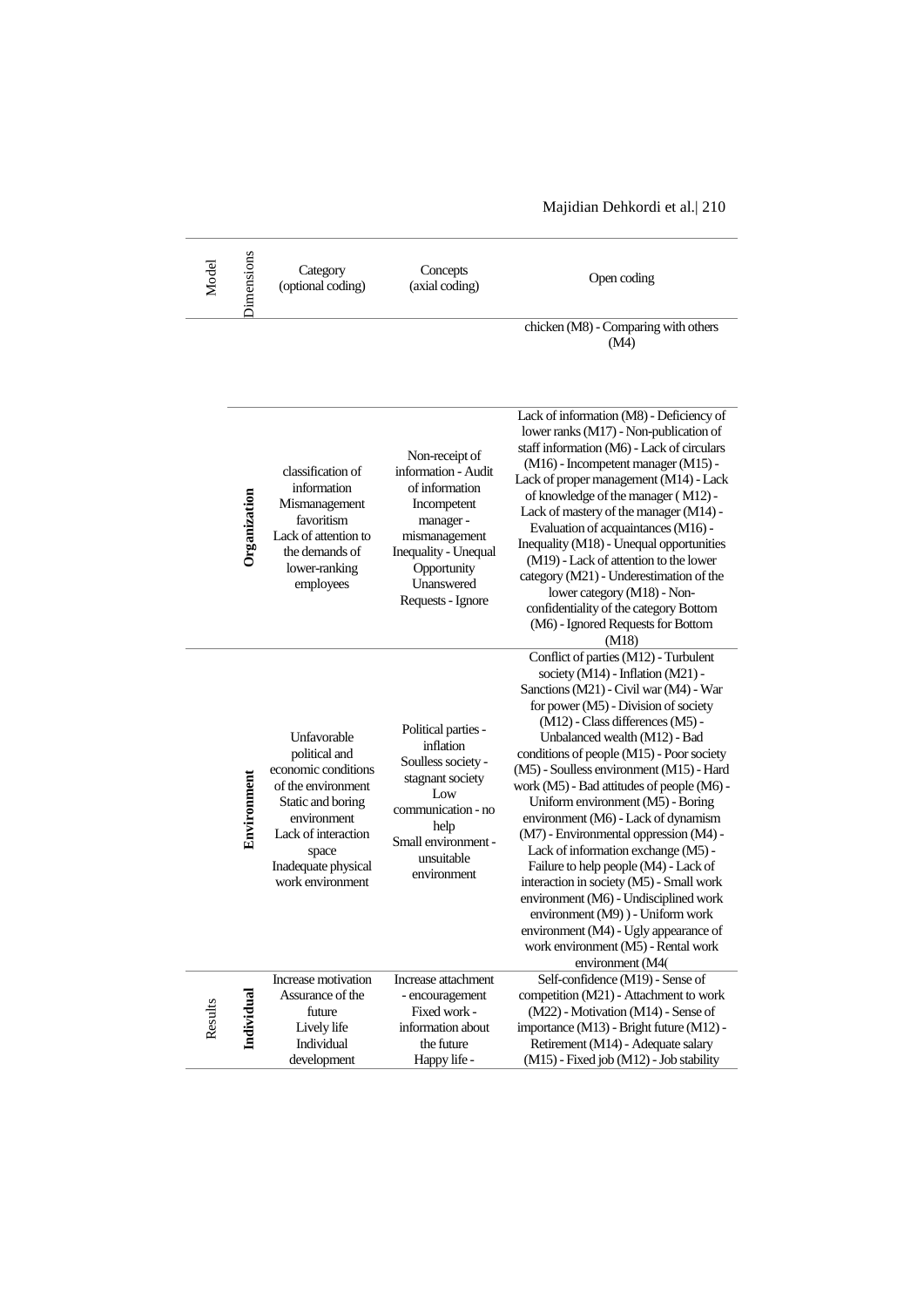|  | 211   International Journal of Digital Content Management (IJDCM)   Vol 3   No 5   Summer & Fall 2022 |  |  |  |
|--|-------------------------------------------------------------------------------------------------------|--|--|--|
|--|-------------------------------------------------------------------------------------------------------|--|--|--|

| Model | <b>Jimensions</b> | Category<br>(optional coding)                                                                                                    | Concepts<br>(axial coding)                                                                                                                                                                           | Open coding                                                                                                                                                                                                                                                                                                                                                                                                                                                                                                                                                                                                                                                                                                                           |
|-------|-------------------|----------------------------------------------------------------------------------------------------------------------------------|------------------------------------------------------------------------------------------------------------------------------------------------------------------------------------------------------|---------------------------------------------------------------------------------------------------------------------------------------------------------------------------------------------------------------------------------------------------------------------------------------------------------------------------------------------------------------------------------------------------------------------------------------------------------------------------------------------------------------------------------------------------------------------------------------------------------------------------------------------------------------------------------------------------------------------------------------|
|       |                   |                                                                                                                                  | dynamic life<br>Tendency to excel -<br>Tendency to<br>upgrade                                                                                                                                        | (M10) - Dealing with life (M12) - No job<br>worries (M11) - Focus on personal life<br>(M11) - Gaining experience (M4) -<br>Becoming skilled (M5) - Tendency to<br>improve work (M5) - Tendency to get<br>related training (M5) - Job details (M6) -<br>No worries about new job (M12) - Stress<br>reduction (M16)                                                                                                                                                                                                                                                                                                                                                                                                                     |
|       | Group             | Collaborate to solve<br>problems<br>Increase interaction<br>Increase<br>communication<br>Growing in the<br>shadow of<br>teamwork | Solve group<br>problems -<br>Understand<br>problems<br>Communication -<br>Continuity of<br>friendship<br>Deepening<br>friendship-<br>expanding the scope<br>of friendships<br>Teamwork -<br>Progress | Solving peer problems (M15) -<br>Understanding colleagues (M18) -<br>Considering the problems of others<br>important (M12) - Grieving colleagues<br>(M15) - Work friendships (M14) -<br>Developing family friendships (M14) -<br>Expanding relationships (M12) More<br>friends (M5) - Deepening friendships<br>(M13) - Problem solving in the shadow of<br>communication (M5) - More non-working<br>communication (M6) - More<br>communication through friends (M4) -<br>Teamwork experience (M5) - Reflection<br>More (M5) - More reason (M7) - Patience<br>(M12) - Respect for opinions (M6) -<br>Consult (M4)                                                                                                                      |
|       | Organization      | Improve<br>organizational<br>productivity<br>Reduce job leaving<br>costs<br>Job specialization<br>Transfer experience            | More efficiency and<br>effectiveness<br>Reduce the cost of<br>training and<br>employment<br>Specialist training -<br>skills<br>Gaining experience -<br>the role of mentoring                         | More profit (M15) - More efficiency<br>(M10) - Better efficiency (M12) - Less<br>cost (M9) - Better output (M11) - Better<br>production (M10) - Reduced training costs<br>(M21) - Reduced employment costs<br>(M19) - Reduce the cost of redemption<br>(M18) - Reduce the cost of inexperience<br>(M4) - Specialization (M19) - Experienced<br>(M17) - Skilled (M15) - Details (M4) -<br>Addressing the basics after the principles<br>(M4) ) - Transfer of experience (M15) -<br>Mentoring (M19) - Completion of the<br>teacher-student cycle (M19) - Continuation<br>of cooperation until retirement (M5) -<br>Expertise in work (M6) - Knowledge and<br>skills (M5) - Promotion of knowledge and<br>Organizational Capability (M5( |
|       | Environmen        | Interaction of<br>organization and<br>environment<br>General acceptance<br>social position                                       | Impact of<br>organization-Impact<br>of environment<br>Attracting public<br>opinion                                                                                                                   | Dynamic community (M14) - Dynamic<br>organization (M14) - Happy community<br>(M12) - Organizational vitality (M12) -<br>Effective community (M6) - Effective<br>organization (M6) - Useful community                                                                                                                                                                                                                                                                                                                                                                                                                                                                                                                                  |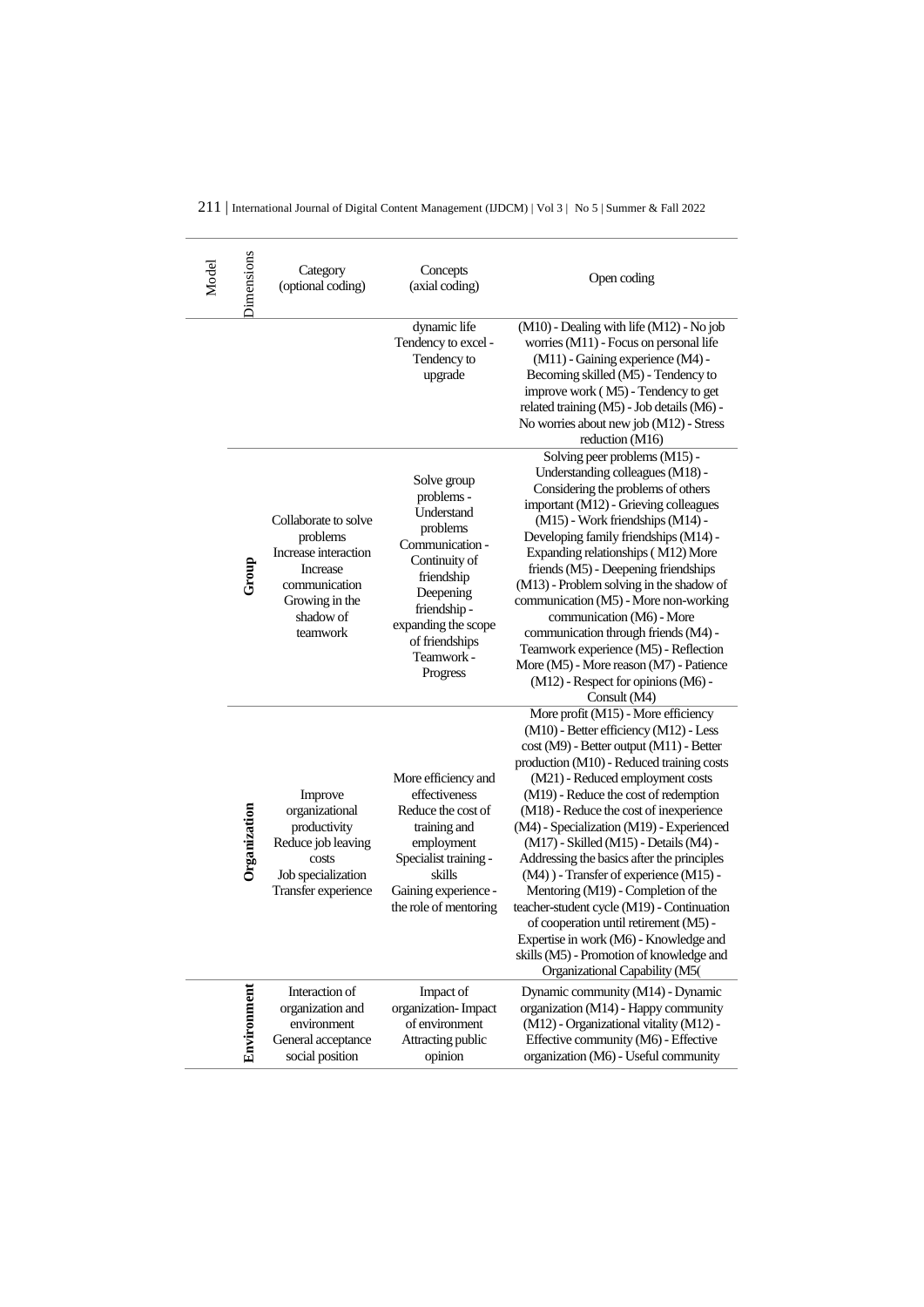| Model | Dimensions | Category<br>(optional coding)       | Concepts<br>(axial coding)                                                                                    | Open coding                                                                                                                                                                                                                                                                                                                                                                                                                                                                                                                                                                                                                                                                                                                  |
|-------|------------|-------------------------------------|---------------------------------------------------------------------------------------------------------------|------------------------------------------------------------------------------------------------------------------------------------------------------------------------------------------------------------------------------------------------------------------------------------------------------------------------------------------------------------------------------------------------------------------------------------------------------------------------------------------------------------------------------------------------------------------------------------------------------------------------------------------------------------------------------------------------------------------------------|
|       |            | The key role of the<br>organization | Role Transparency -<br>Social Rank<br>Impact on society -<br>the most important<br>role in the<br>environment | (M9) - Useful organization (M9) - Impact<br>on Opinions of the community (AD 10) -<br>Addressing the desires of the people (AD<br>9) - Aligning with the people (AD 12) -<br>People's officials (AD 18) - Solving the<br>problems of society (AD 19) - Targeting<br>the problems of society (AD 8) - People's<br>opinion about the organization (AD 4) -<br>The level of people's satisfaction (M8) -<br>The rate of solving people's problems (M5)<br>- Determining the role of the organization<br>in solving society's problems (M5) - The<br>extent of the organization's relationship<br>with society's problems (M6) - The<br>effectiveness of the organization (M6) -<br>The strategic role of the organization ) M5( |

Figure 1: The final model

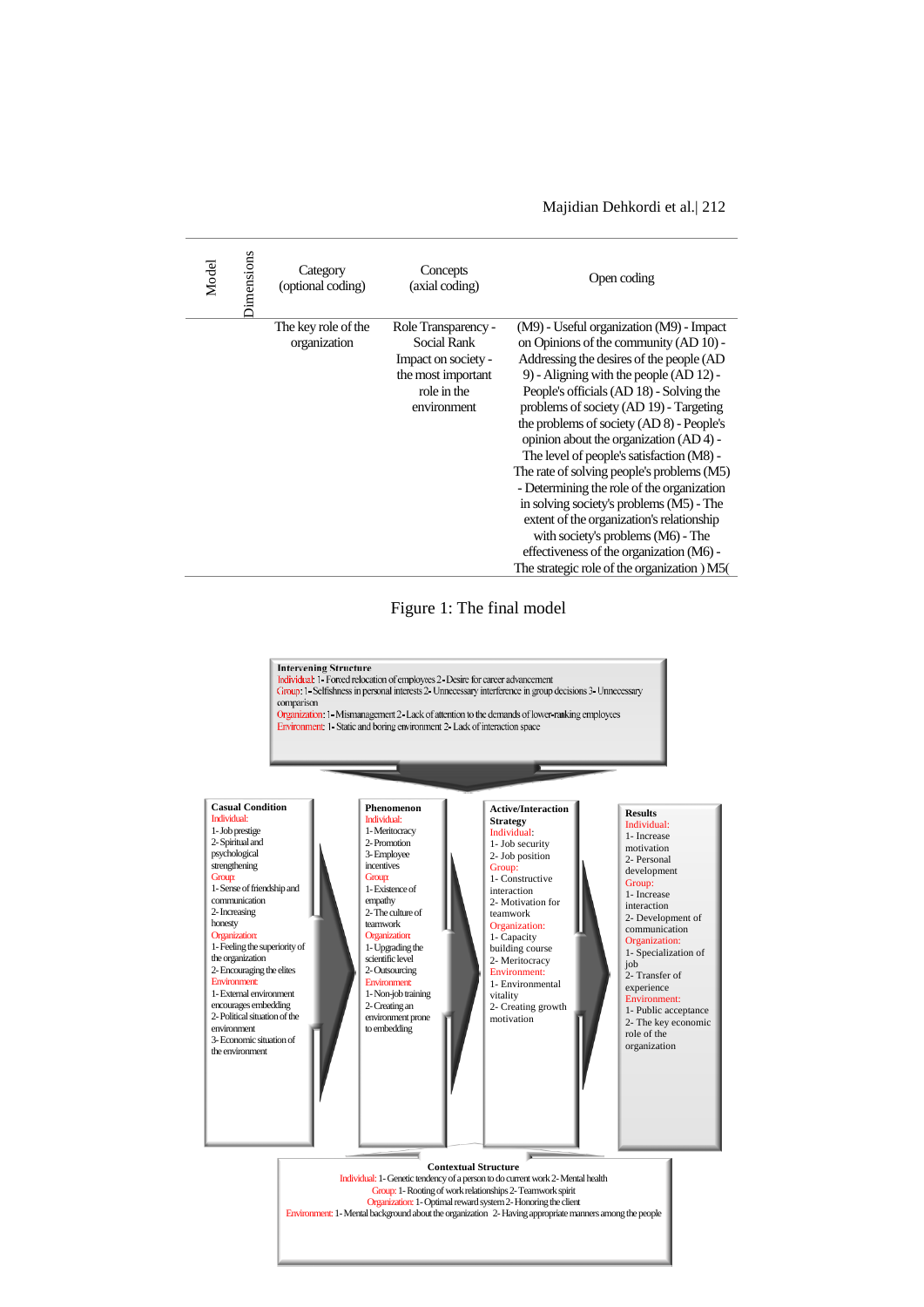#### *4.2. Quantitative part*

There are several methods to check the sample size adequacy, including Kaiser-Mir-Oaklin (KMO), the value of which always fluctuates between 0 and 1. If the KMO value is less than 0.5, the data will not be suitable for factor analysis. If the value is between 0.5 to 0.69, factor analysis can be done with more caution, and if the value is greater than 0.7 the correlations between the data will be suitable for analysis. On the other hand, we used the Bartlett'stest to ensure the appropriateness of the data. The correlation matrices that underlie the analysis are not equal to zero in the population. In other words, using Bartlett's test, sampling adequacy can be retested. The Bartlett's test examined the hypothesis that the observed correlation matrix belongs to a society with indistinguishable variables. For a factor model to be useful and meaningful, variables need to be correlated.

The Kaiser-Mir-Oaklin value was 0.736, which is greater than the recommended value (i.e. 0.7), and as a result Bartlett's test was statistically significant, which confirms the reactivity of the correlation matrix. The results of this test can be seen in Table 5.

| Table 5: KMO test and Bartlett sphericity test |          |
|------------------------------------------------|----------|
| <b>Tests and related indicators</b>            | level    |
| <b>K.M.O</b>                                   | 0.736    |
| $\mathbf{Y}^2$                                 | 1103.500 |
| <b>Degrees of freedom</b>                      | 36       |
| Sig(Significance level)                        | (100)    |

**Confirmatory factor analysis of research variables**

After ensuring the adequacy of research data, to perform factor analysis it is necessary to ensure the accuracy of the model variables. Based on this, the heuristic of factor analysis and confirmatory factor analysis, each of them separately examined the accuracy of the hypothetical conceptual model, which was done by using SPSS and Amos software. Finally, the test were compared presented separately in Table 6.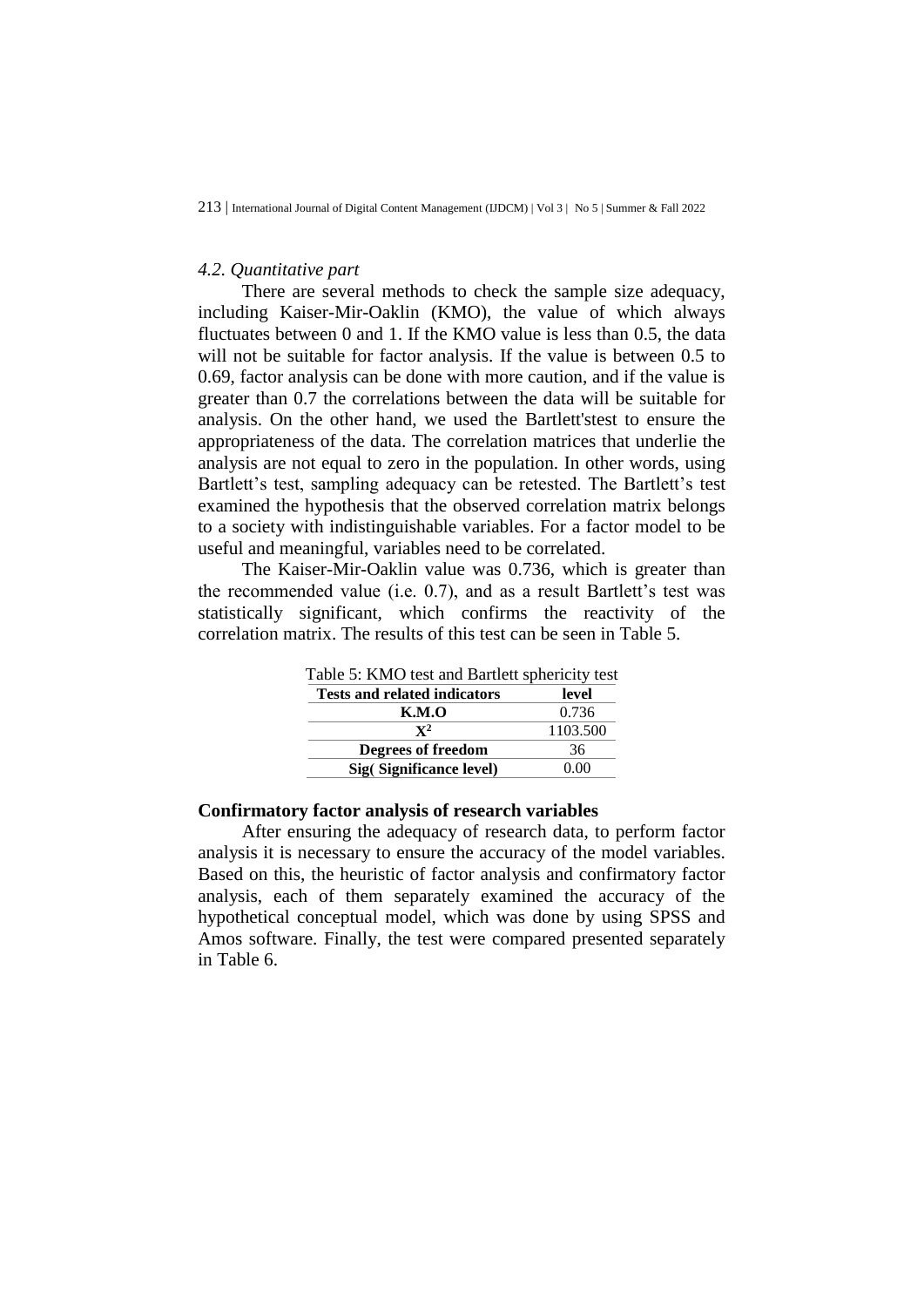#### Table 6: Results of exploratory and confirmatory analysis Source: SPSS and Amos software

|                  |                    |                  | Allius suitwait<br><b>Variable</b>           | <b>Exploratory</b> | confirmatory | <b>Result</b>               |
|------------------|--------------------|------------------|----------------------------------------------|--------------------|--------------|-----------------------------|
|                  | <b>Dimensions</b>  | questions        |                                              |                    |              |                             |
|                  |                    | q <sub>1</sub>   | Work bias                                    | 0.84               | 0.68         | confirm                     |
|                  |                    | q2               | Financial needs                              | 0.94               | 0.60         | confirm                     |
|                  |                    | $\overline{q3}$  | Job prestige                                 | 0.59               | 0.60         | confirm                     |
|                  | Individual         | q4               | Spiritual and psychological<br>strengthening | 0.82               | 0.61         | confirm                     |
|                  |                    | q5               | Sense of friendship and                      | 0.86               | 0.62         | $\overline{\text{confirm}}$ |
|                  | group              |                  | connection                                   |                    |              |                             |
|                  |                    | $\overline{q6}$  | Increase cheerful people                     | 0.55               | 0.58         | confirm                     |
|                  |                    |                  | Increase honesty                             | 0.78               | 0.53         | confirm                     |
|                  |                    | $\overline{q8}$  | Raise a sense of sacrifice                   | 0.89               | 0.52         | confirm                     |
| Casual Condition | Organization       | $\overline{q9}$  | Feel the superiority of the<br>organization  | 0.72               | 0.56         | confirm                     |
|                  |                    | q10              | Encourage managers                           | 0.91               | 0.67         | confirm                     |
|                  |                    | $q\overline{11}$ | Being law-abiding                            | 0.79               | 0.63         | confirm                     |
|                  |                    | q12              | No discrimination                            | 0.45               | 0.69         | confirm                     |
|                  |                    | q13              | Encouragement environment                    | 0.68               | 0.50         | confirm                     |
|                  |                    | $q1\overline{4}$ | Political situation of the                   | 0.78               | 0.80         | confirm                     |
|                  | environment        |                  | environment                                  |                    |              |                             |
|                  |                    | q15              | Economic situation of the<br>environment     | 0.52               | 0.61         | confirm                     |
|                  |                    | q16              | Mass media reports                           | 0.72               | 0.65         | confirm                     |
|                  |                    | q17              | Meritocracy                                  | 0.83               | 0.79         | confirm                     |
|                  | Individ            | $\overline{q18}$ | Talent identification                        | 0.84               | 0.70         | confirm                     |
|                  | ual                | $\overline{q19}$ | Promotional                                  | 0.73               | 0.80         | confirm                     |
|                  |                    | q20              | <b>Employee incentives</b>                   | 0.68               | 0.49         | confirm                     |
|                  |                    | q21              | Existence of empathy                         | 0.84               | 0.58         | confirm                     |
|                  | group              | q22              | Reduce stress                                | 0.76               | 0.49         | confirm                     |
|                  |                    | q23              | Teamwork culture                             | 0.76               | 0.40         | confirm                     |
| Phenomenon       |                    | q24              | Explain the rules                            | 0.70               | 0.50         | confirm                     |
|                  |                    | q25              | Scientific level upgrade                     | 0.71               | 0.64         | confirm                     |
|                  | organiz<br>ation   | q26              | Low level rating                             | 0.71               | 0.64         | confirm                     |
|                  |                    | $\overline{q27}$ | <b>Experts</b>                               | 0.56               | 0.58         | confirm                     |
|                  |                    | q28              | Outsourcing                                  | 0.70               | 0.55         | confirm                     |
|                  | omme<br>envir<br>ţ | q29              | Communication with the<br>university         | 0.81               | 0.65         | confirm                     |
|                  |                    | q30              | Non-job training                             | 0.86               | 0.75         | confirm                     |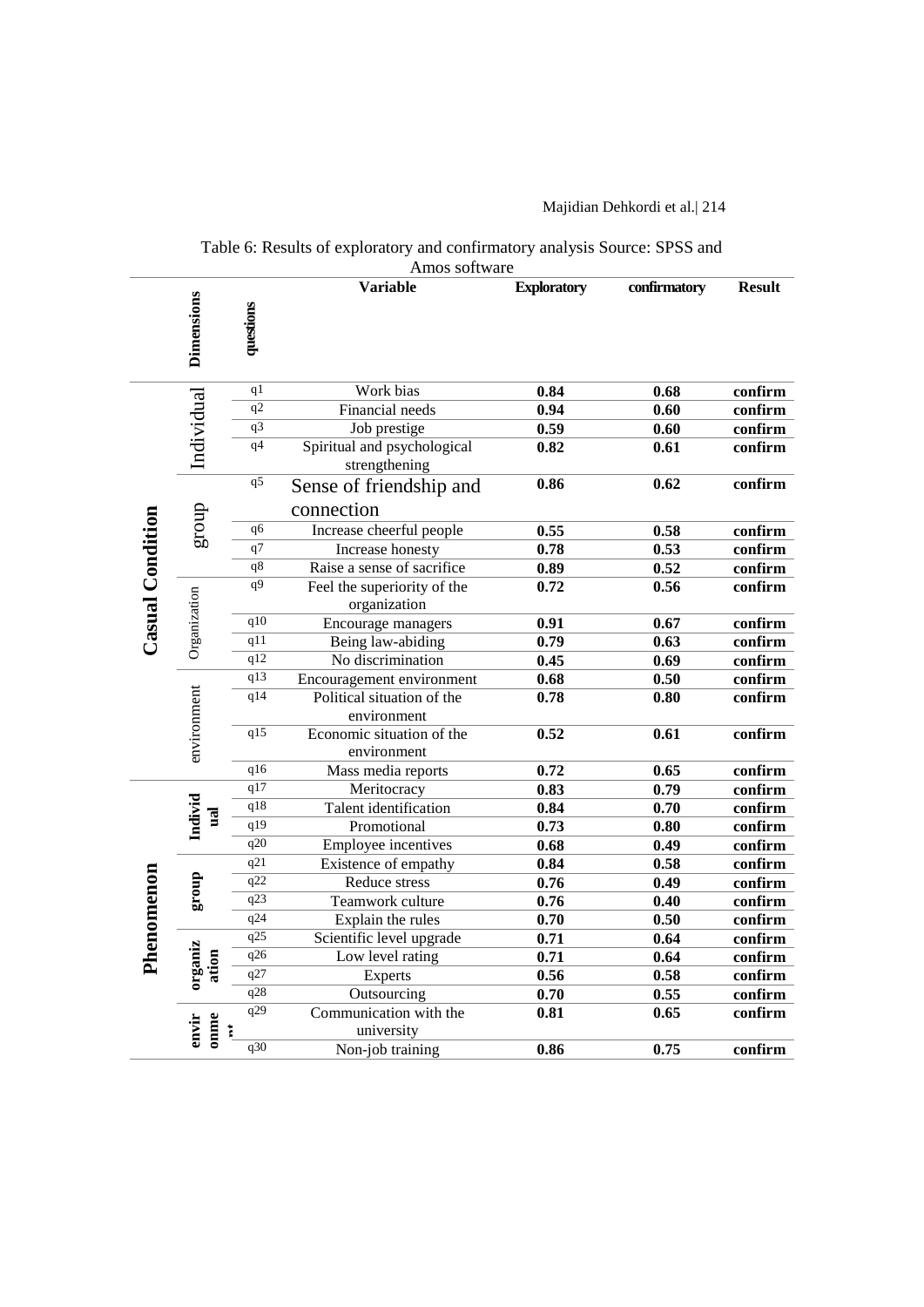| <b>Dimensions</b><br>questions |                                     |                  | <b>Variable</b>                                                | <b>Exploratory</b> | confirmatory | <b>Result</b> |
|--------------------------------|-------------------------------------|------------------|----------------------------------------------------------------|--------------------|--------------|---------------|
|                                |                                     | q31              | Encourage family                                               | 0.98               | 0.66         | confirm       |
|                                |                                     | q32              | Job security                                                   | 0.82               | 0.57         | confirm       |
|                                | ಸ                                   | q33              | salary and benefits                                            | 0.82               | 0.62         | confirm       |
|                                | individu                            | q34              | welfare amenities                                              | 0.75               | 0.71         | confirm       |
|                                |                                     | q35              | Job position                                                   | 0.96               | 0.72         | confirm       |
|                                |                                     | q36              | Understanding                                                  | 0.85               | 0.40         | confirm       |
|                                |                                     | q37              | Coordination between                                           | 0.67               | 0.67         | confirm       |
|                                | dno.18                              |                  | employees                                                      |                    |              |               |
|                                |                                     | q38              | Interaction                                                    | 0.87               | 0.61         | confirm       |
|                                |                                     | q39              | Motivation for teamwork                                        | 0.84               | 0.67         | confirm       |
|                                |                                     | q40              | <b>Education Courses</b>                                       | 0.70               | 0.46         | confirm       |
|                                | $\overline{\mathbf{a}}$             | q41              | Meritocracy                                                    | 0.93               | 0.69         | confirm       |
| Active/Interaction Strategy    | organizati                          | q42              | Proportion of education and<br>job                             | 0.94               | 0.62         | confirm       |
|                                | environme                           | q43              | Environmental vitality                                         | 0.88               | 0.54         | confirm       |
|                                | Ħ                                   | q44              | De-escalation                                                  | 0.88               | 0.61         | confirm       |
|                                |                                     | q45              | Elimination of discrimination                                  | 0.73               | 0.77         | confirm       |
|                                |                                     | q46              | Motivate growth                                                | 0.95               | 0.63         | confirm       |
|                                |                                     | q47              | Periodic staff turnover                                        | 0.63               | 0.51         | confirm       |
|                                | individu                            | q48              | Money worship                                                  | 0.69               | 0.68         | confirm       |
|                                | ಸ                                   | q49              | You want it                                                    | 0.63               | 0.49         | confirm       |
|                                |                                     | q50              | Self-superior nose                                             | 0.95               | 0.70         | confirm       |
|                                |                                     | q51              | Negative attitudes towards the<br>group                        | 0.86               | 0.43         | confirm       |
|                                | group                               | q52              | Not understanding group<br>conditions                          | 0.81               | 0.97         | confirm       |
| ning Structure                 |                                     | q53              | Unnecessary interference in<br>group decisions                 | 0.95               | 0.51         | confirm       |
|                                |                                     | q54              | Unnecessary comparison                                         | 0.96               | 0.99         | confirm       |
| Interver                       |                                     | $\overline{q55}$ | Unnecessary classification of<br>information                   | $\overline{0.89}$  | 0.98         | confirm       |
|                                |                                     | q56              | Mismanagement                                                  | 0.85               | 0.91         | confirm       |
|                                |                                     | q57              | favoritism                                                     | 0.71               | 0.41         | confirm       |
|                                | organization                        | q58              | Lack of attention to the demands<br>of lower-ranking employees | 0.95               | 0.51         | confirm       |
|                                | envir<br>$\sum_{\alpha=1}^{\infty}$ | q59              | Unfavorable political and<br>economic conditions of the        | 0.92               | 0.55         | confirm       |
|                                |                                     |                  | environment                                                    |                    |              |               |

|  |  |  |  |  |  | 215   International Journal of Digital Content Management (IJDCM)   Vol 3   No 5   Summer & Fall 2022 |
|--|--|--|--|--|--|-------------------------------------------------------------------------------------------------------|
|--|--|--|--|--|--|-------------------------------------------------------------------------------------------------------|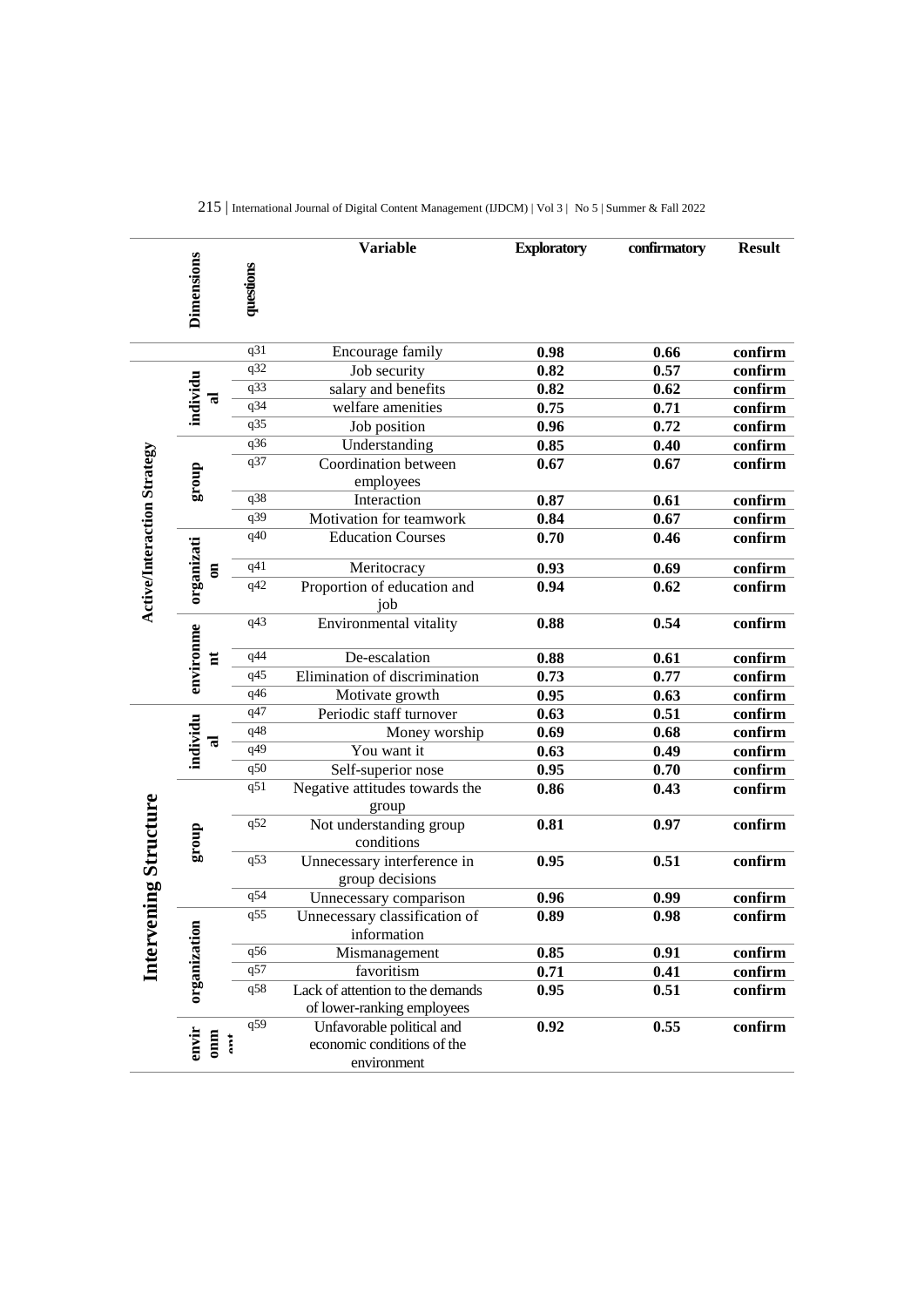|                             |                   |           | <b>Variable</b>                                                      | <b>Exploratory</b> | confirmatory | <b>Result</b>               |
|-----------------------------|-------------------|-----------|----------------------------------------------------------------------|--------------------|--------------|-----------------------------|
|                             | <b>Dimensions</b> | questions |                                                                      |                    |              |                             |
|                             |                   | q60       | Static and boring environment                                        | 0.70               | 0.98         | confirm                     |
|                             |                   | q61       | Lack of interaction space                                            | 0.71               | 0.94         | confirm                     |
|                             |                   | q62       | Inadequate physical work<br>environment                              | 0.92               | 0.87         | confirm                     |
|                             |                   | q63       | A person's genetic<br>predisposition to do work                      | 0.90               | 0.98         | $\overline{\text{confirm}}$ |
|                             | individual        | q64       | Increase the academic level in<br>line with the current job          | 0.96               | 0.97         | confirm                     |
|                             |                   | q65       | Mental health                                                        | 0.63               | 0.41         | confirm                     |
|                             |                   | q66       | Proportion of job and<br>employed                                    | 0.91               | 0.96         | confirm                     |
|                             |                   | q67       | Interaction of employee<br>groups                                    | 0.983              | 0.86         | confirm                     |
|                             | dno.18            | q68       | Lack of destruction and<br>strengthening of relations                | 0.85               | 0.92         | confirm                     |
|                             |                   | q69       | Group dynamics                                                       | 0.86               | 0.97         | confirm                     |
|                             |                   | q70       | Promote competition                                                  | 0.73               | 0.96         | confirm                     |
|                             |                   | q71       | Optimal reward system                                                | 0.83               | 0.98         | confirm                     |
| <b>Contextual Structure</b> | organization      | q72       | Financing employees in<br>accordance with the<br>community           | 0.82               | 0.47         | confirm                     |
|                             |                   | q73       | Organizational Justice                                               | 0.86               | 0.45         | confirm                     |
|                             |                   | q74       | Report on performance in<br>mass media                               | 0.92               | 0.47         | confirm                     |
|                             |                   | q75       | Interaction of organization and<br>environment                       | 0.69               | 0.74         | confirm                     |
|                             |                   |           |                                                                      |                    |              |                             |
|                             | environment       | q76       | Increasing the popularity of<br>the organization in the<br>community | 0.80               | 0.96         | confirm                     |
|                             |                   | q77       | Raising social capital                                               | 0.89               | 0.87         | confirm                     |
|                             |                   | q78       | Proper treatment of the<br>customer                                  | 0.90               | 0.67         | confirm                     |
|                             |                   | q79       | Increase motivation                                                  | 0.82               | 0.87         | confirm                     |
|                             |                   | q80       | Assurance of the future                                              | 0.87               | 0.73         | confirm                     |
| Results                     | individu<br>ನ     | q81       | Lively life                                                          | 0.86               | 0.83         | confirm                     |
|                             |                   | q82       | Individual development                                               | 0.96               | 0.57         | confirm                     |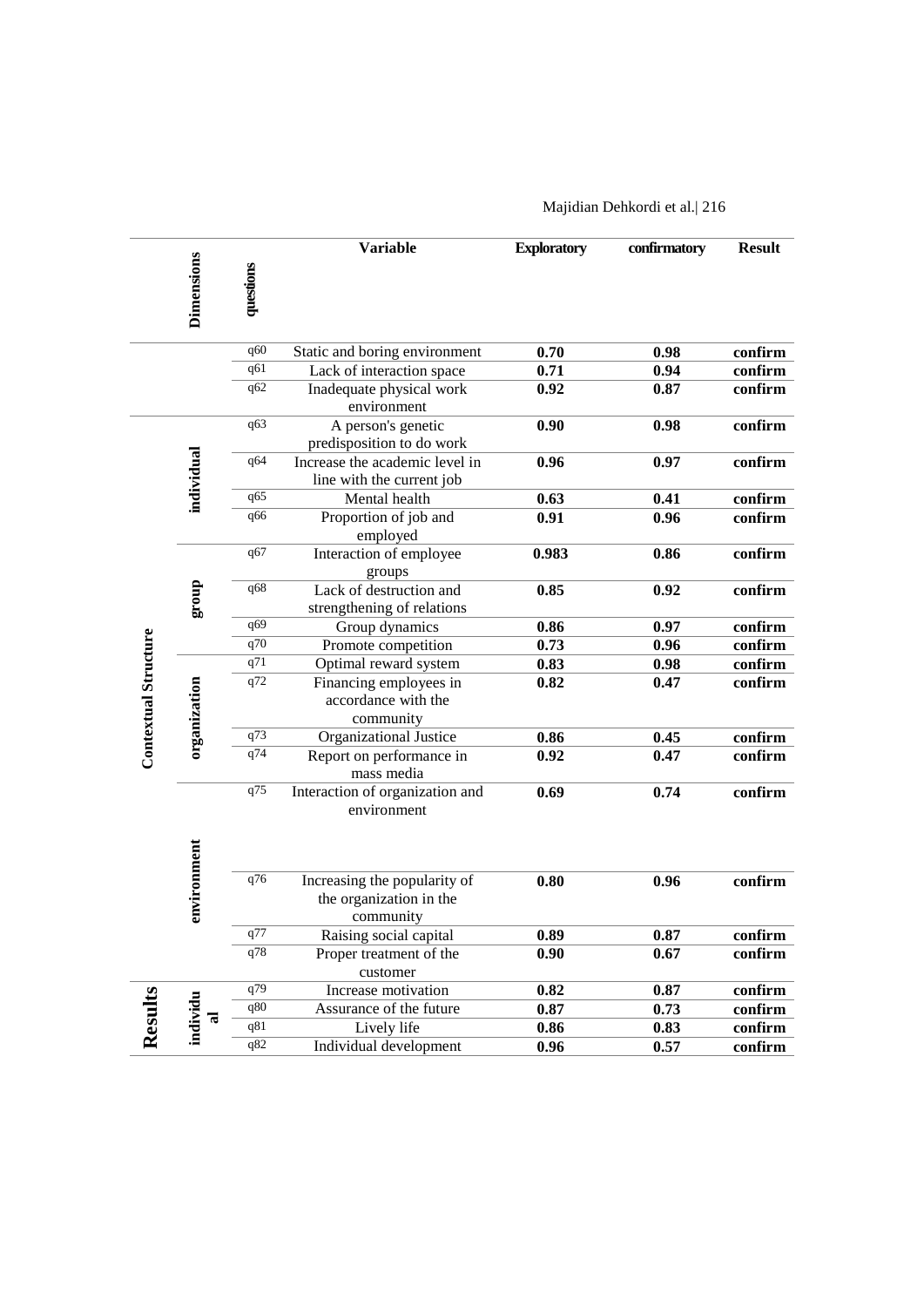|  |  |  |  | 217   International Journal of Digital Content Management (IJDCM)   Vol 3   No 5   Summer & Fall 2022 |
|--|--|--|--|-------------------------------------------------------------------------------------------------------|
|--|--|--|--|-------------------------------------------------------------------------------------------------------|

|  | Dimensions                 | questions | <b>Variable</b>                                | <b>Exploratory</b> | confirmatory | <b>Result</b> |
|--|----------------------------|-----------|------------------------------------------------|--------------------|--------------|---------------|
|  | dno.18                     | q83       | Collaborate to solve problems                  | 0.87               | 0.47         | confirm       |
|  |                            | q8        | Increase interaction                           | 0.86               | 0.77         | confirm       |
|  |                            | q85       | Increase communication                         | 0.66               | 0.82         | confirm       |
|  |                            | q86       | Growing in the shadow of<br>teamwork           | 0.96               | 0.49         | confirm       |
|  | organizati<br>$\mathbf{g}$ | q87       | Improve organizational<br>productivity         | 0.72               | 0.69         | confirm       |
|  |                            | q88       | Reduce job leaving costs                       | 0.99               | 0.87         | confirm       |
|  |                            | q89       | Job specialization                             | 0.85               | 0.63         | confirm       |
|  |                            | q90       | Transfer experience                            | 0.83               | 0.68         | confirm       |
|  | environment                | q91       | Interaction of organization and<br>environment | 0.92               | 0.62         | confirm       |
|  |                            | q92       | General acceptance                             | 0.81               | 0.75         | confirm       |
|  |                            | q93       | social position                                | 0.78               | 0.47         | confirm       |
|  |                            | q94       | The key role of the<br>organization            | 0.85               | 0.68         | confirm       |

According to the results, the variables that were confirmed with a high percentage are shown in Figure 1.

#### **5. Conclusion**

This study aims to provide a model for central bank embeddedness, which is based on the use of the paradigm model of Strauss and Corbin. From a practical point of view, the present study can be useful for managers to manage employees and embed them and can increase human capital productivity with optimal management. In the proposed model of this research, causal conditions refer to the factors that require the embeddedness of the human resource management process and the existence of these conditions is the factor that creates the need to design such a model for the embedding of employees. Underlying conditions indicate the internal and external conditions of the organization to embed employees in their current job. Conditions must be considered to succeed in the embedding process in the current job. These conditions can improve the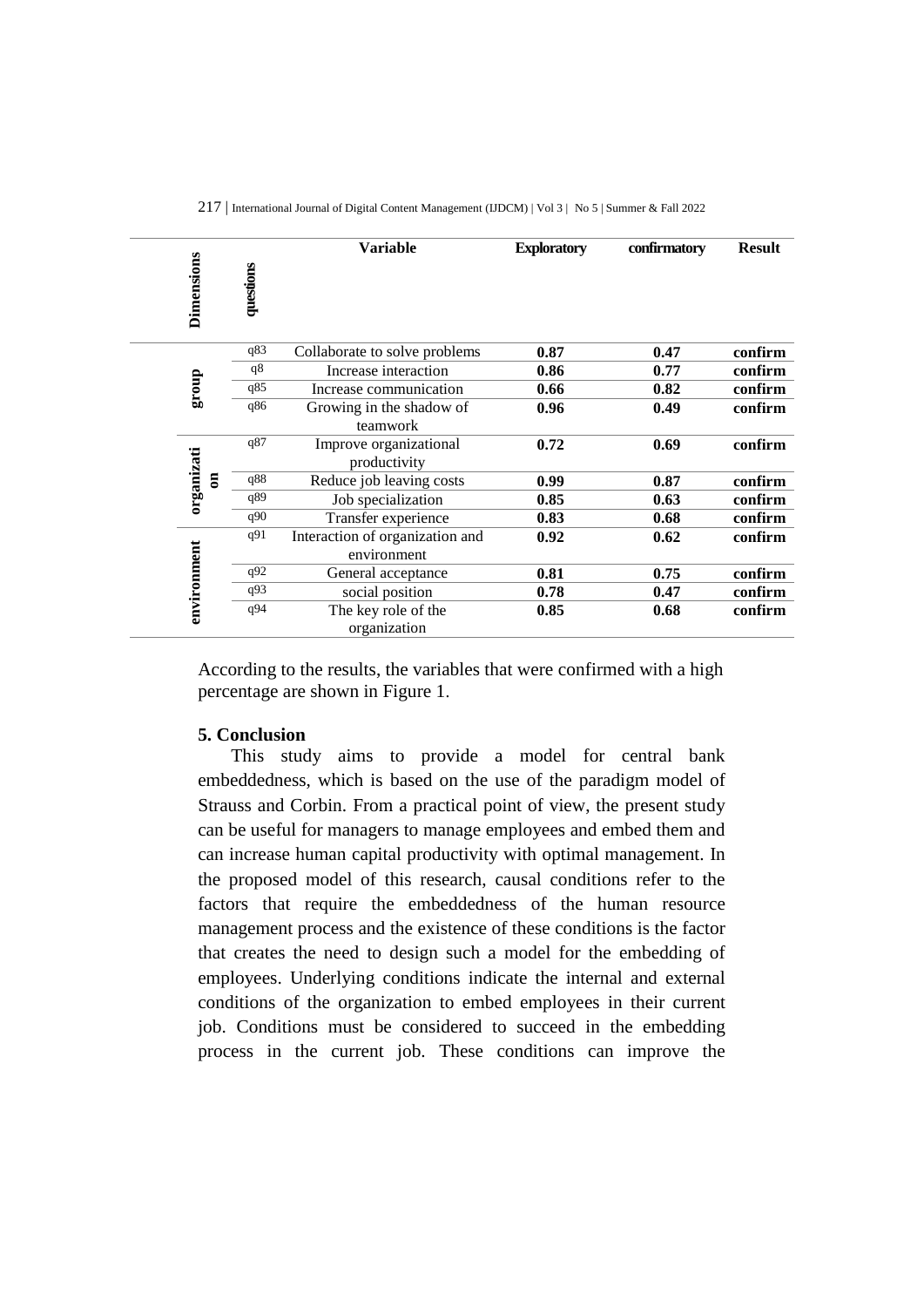embeddedness and in fact, have a positive effect. On the other hand, the intervening conditions harm the embedding process and can disrupt the implementation of embeddedness. So they can also be called annoying conditions. In this process, the main factor in creating the embedding model is considered as a central phenomenon. Although it cannot be considered the most important factor in embeddedness, if it is ignored, the human resource management process in locating employees will face difficulties. The strategic factor of the model makes it easier to reach well-embedded employees and creates value for the organization and employees. Therefore, the consequences provide the expected results of the implementation of the embeddedness model in the organization. Consequences improve the status of human capital and management of this valuable capital in the organization, increase labor productivity and reduce problems related to staff turnover that can play an important role in the success of the organization.

Considering the role of human resources in improving productivity and transferring experiences to the next generation, and as a result, increasing accuracy and skill, it is necessary to encourage experienced and low-experienced employees based on pre-determined and agreed-upon indicators. In this way, inexperienced employees have enough motivation to stay in their current job by being encouraged by experienced employees.

In the case of hiring staff, indicators should be considered that are fully in line with the job in terms of morale and innate abilities. To assure them that if they get an acceptable rank every year, they will be hired permanently. Adequate salaries, benefits, and welfare facilities are provided to them in comparison with other sections of society.

In working groups, try to create constructive interaction between employees and less sense of boss and subordination, and instead, create mutual understanding between employees and managers, as well as the destruction of colleagues in general, obsolete and strengthen working relationships. It increases the motivation of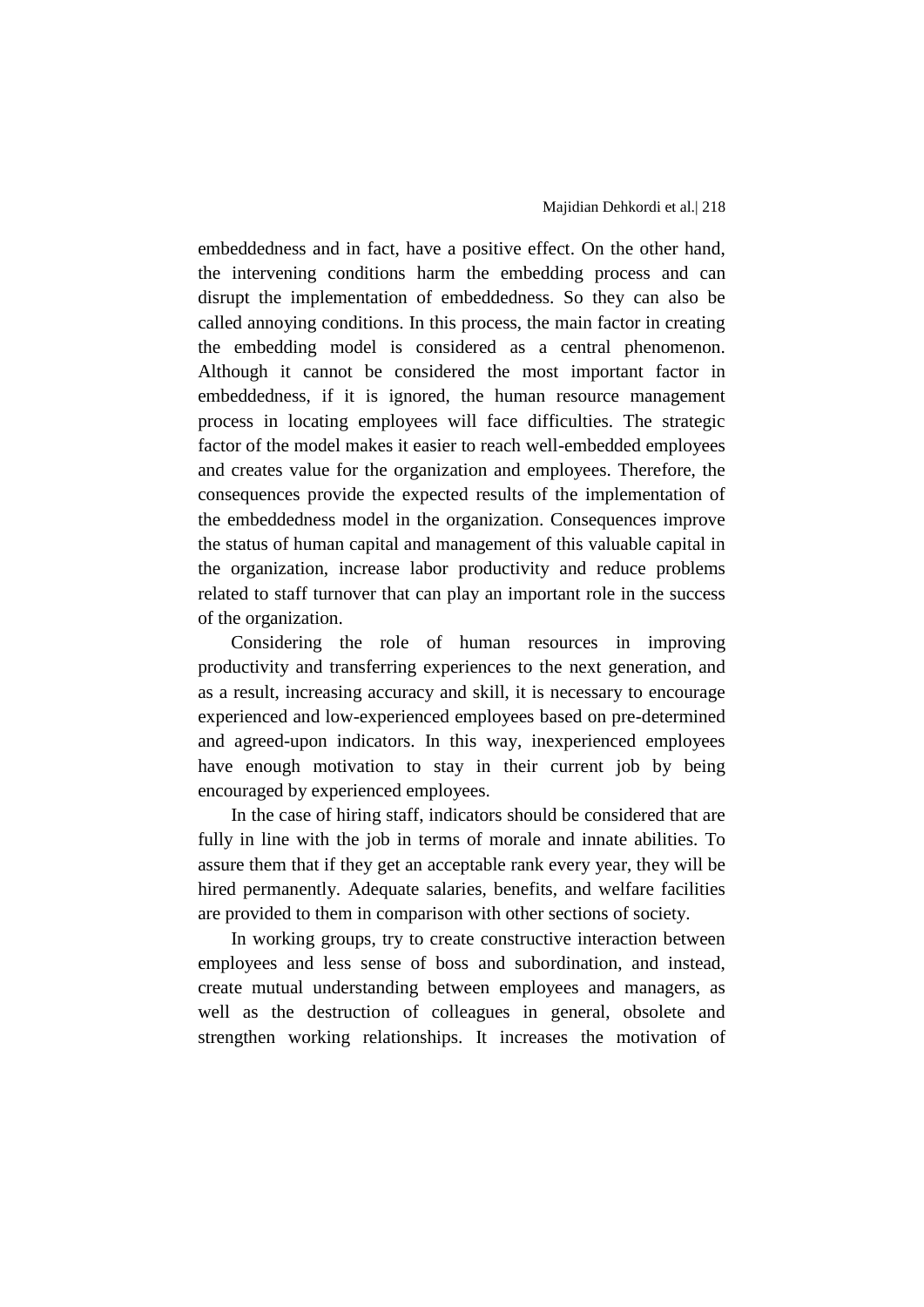teamwork and creates embeddedness between employees, both organizationally and professionally.

Necessary training relating to the job and ways to succeed in the current job should be taught to employees to be theoretically ready to progress in the current job. Managers should be chosen from talented and qualified people so that mutual understanding between them and employees can be obtained. And worthy employees should be praised to create an incentive for staff embeddedness.

Considering that when the value of work is not felt and understood by the people of the society and the employees do not see the reflection of their work, over time, that job will become worthless in the eyes of the employee. Therefore, every year, periodic reports of the organization's performance should be reflected in the mass media so that employees can see the results of their work and efforts. By dealing appropriately with relevant customers, the organization's position among the people is determined and consequently, appropriate social capital is created for employees. Therefore, employees feel the value of their work and embeddedness is established among employees

Governments can make the outside environment a calm and stress-free one by preventing economic pressure on society and maintaining peace between political parties to protect their employees and create embeddedness between them, they can hold sports competitions and cause environmental happiness. So employees can come to work with increased peace of mind and vitality and create embeddedness.

Organizations and the community should hire staff only by holding exams and obtaining the necessary quorum for this aim. They should not discriminate against applicants and all should be in the same conditions to qualify and compete so do your best to succeed in your job. Finally, this research showed that there are ambiguous points in the process of embeddedness that perhaps due to the newness of this issue less attention has been given by researchers so far.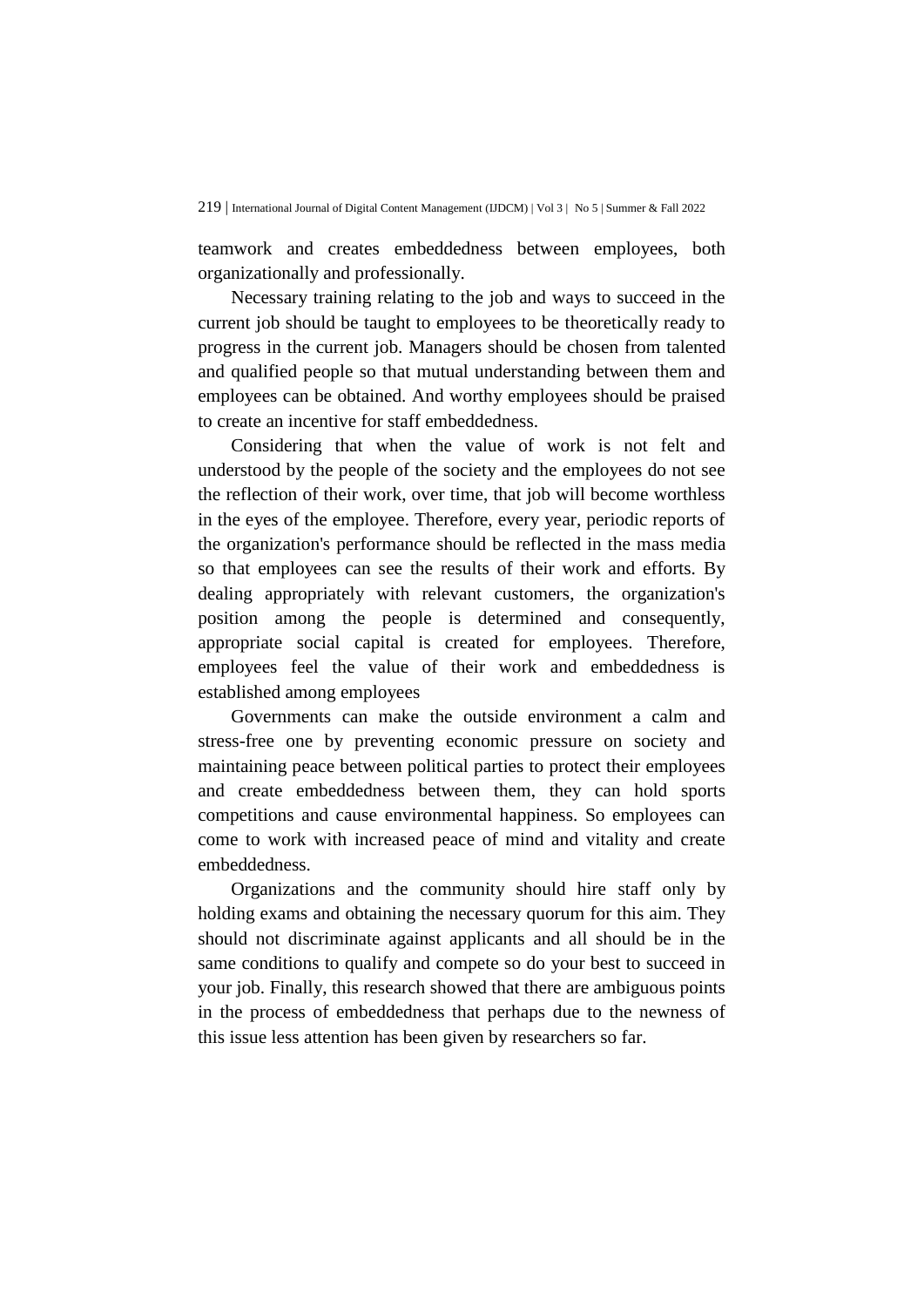#### **Reference**

- Akgunduz, Y., Sanli, S.C. (2017). The effect of employee advocacy and perceived organizational support on job embeddedness and turnover intention in hotels. *Journal of Hospitality and Tourism Management* ,31,118-125.
- Amankwah-Amoah, J., & Hinson, R. E. (2019). Contextual influences on new technology ventures: A study of domestic firms in Ghana. *Technological Forecasting and Social Change*, 143, 289–296
- Caride, E. (2016). A better 'digital life': A new impetus for Latin America, *Global Policy*, 4 Nov.
- Chen, Y., Shaffer, M.A. (2017), The influences of perceived organizational support and motivation on self-initiated expatriates' organizational and community embeddedness. *Journal of World Business*, 52,2,197-208
- Dacin, M.T., Ventresca, M.J., Beal, B.D. (1999), The Embeddedness of Organizations: Dialogue & Directions. *Journal of Management*, 25(3), 317–356
- Erkutlua, H., Chafrab, J. (2015), Empowering leadership and organizational job embeddedness: the moderating roles of task interdependence and organizational politics. *Social and Behavioral Sciences*, 210, 3 – 10
- Furstenau, D. Berlin, F. Kliewer, N. (2019). A Dynamic Model of Embeddedness in Digital Infrastructures. *Information Systems Research*.
- Garg, H. (2016). Impact of digital embeddedness on organizational purchase behaviors. *Risk and Operations Management* (IROM), 1-10.
- Gemici, K. (2008). Karl Polanyi and the antinomies of embeddedness*. Socio-Economic Review*, 6, 5-33
- Graham, K. A., Resick, C. J., Margolis, J. A., Shao, P., Hargis, M. B., & Kiker, J. D. (2019). Egoistic norms, organizational identification, and the perceived ethicality of unethical pro-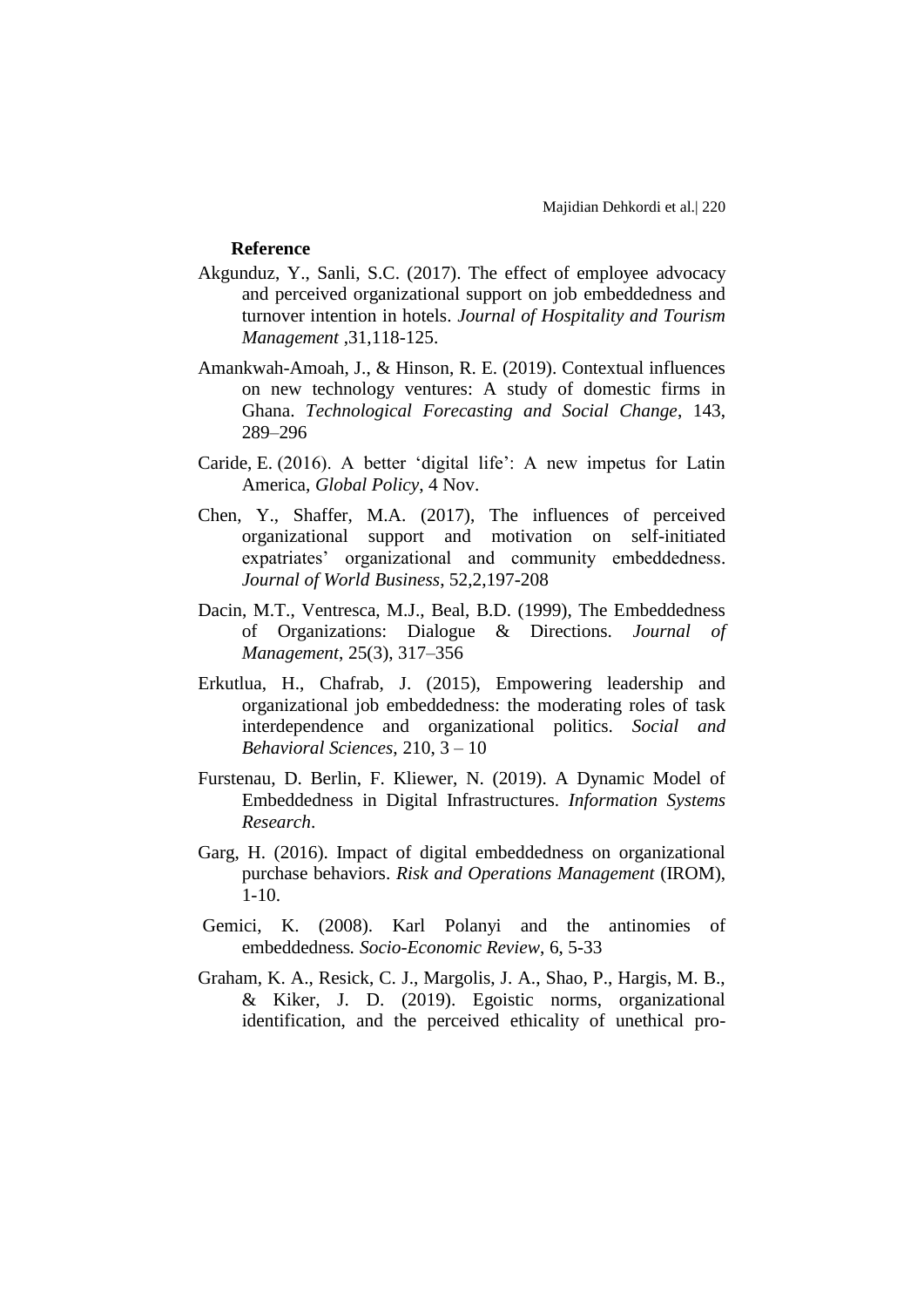organizational behavior: A moral maturation perspective. *Human Relations*.

- Hanelt, A. Bohnsack, R. Marz, D. (2021). A Systematic Review of the Literature on Digital Transformation: Insights and Implications for Strategy and Organizational Change. *Journal of Management Studies*, 58: 1-39.
- Harris, K.J., Wheeler, A.R., Kacmar, K.M. (2011), The mediating role of organizational job embeddedness in the LMX–outcomes relationships. *The Leadership Quarterly*, 22 , 271–281
- Hashim, H., Ishak, N.A., Ghani Hilmi, Z.A. (2015) , Influence of Organizational Climate on Disabled Job Embeddedness. *Social and Behavioral Sciences*, 202, 242 – 251
- Jiménez, A., & Zheng, Y. (2018). Tech hubs, innovation and development. *Information Technology for Development*, *24*(1), 95–118
- Kanten, P., Kanten, S., Gurlek, M. (2015),The Effects of Organizational Structures and Learning Organizationon Job Embeddedness and Individual Adaptive Performance. *Economics and Finance*, 23 ,1358 – 1366
- Lee, J. Oh, S. Park, S. (2022). Effects of Organizational Embeddedness on Unethical Pro-organizational Behavior: Roles of Perceived Status and Ethical Leadership*. Journal of Business Ethics volume*, 176: 111-125
- Mahdad, A., Hesamghasemi, H., Ghafoori, M. (2018). The effect of organizational loyalty on adaptive performance: the role of moderator and conscientiousness. *Journal of Organizational Behavior Studies*, 29, 25-47.(In Persian)
- Marasi, S., Cox, S. S., & Bennett, R. J. (2016). Job embeddedness: Is it always a good thing? *Journal of Managerial Psychology, 31,* 141–153.
- Nell, P.C., Ambos, B., Schlegelmilch, B.B. (2011), The MNC as an externally embedded organization: An investigation of embeddedness overlap in local subsidiary networks. *Journal of World Business*, 46, 497-505